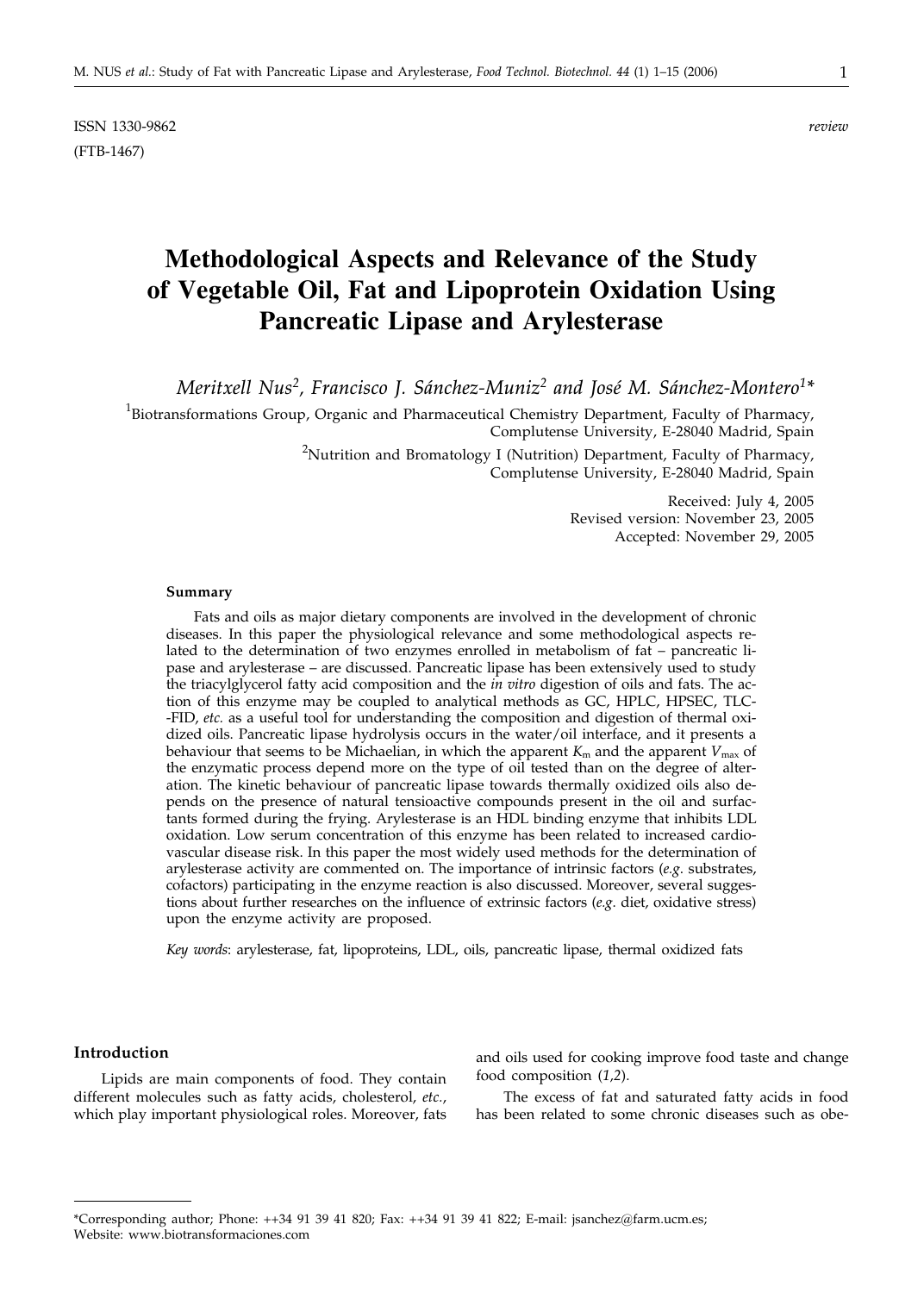sity and cardiovascular disease (*3*). Thus, the study of fat and oil composition has gained importance throughout the last decades. Moreover, fats are susceptible to oxidation and hydrolysis (*4*) and the origin of atherosclerosis has been related to low density lipoprotein (LDL) peroxidation (*5*). Several methods have been proposed for the study of fats, oils and plasma lipid carriers – the lipoproteins. Most of them are qualitative or semiquantitative, while quantitative methods are less available and common. Related to oxidation and thermal oxidation, many qualitative methods inform about the presence or absence of fats alteration and the susceptibility of LDL to oxidation, but there are less available quantitative methods.

This paper sums up some central aspects of fats and oils reviewing some major enzymes related to the study of the fat/oil metabolism. Among them, the pancreatic lipase deserves special mentioning. Some *in vivo* and *in vitro* related studies are reviewed. In addition, the arylesterase, a PON1 (paraoxonase 1) related enzyme, has demanded recent interest because it has been found bounded to high density lipoproteins (HDL) and seems to play a protective antioxidant (and thus, protective cardiovascular risk) effect. The relevance and some methodological aspects of this enzyme will also be reviewed.

#### **Physiological Importance of Enzymes**

#### *Pancreatic lipase*

Lipases (triacylglycerol acylhydrolases, E.C. 3.1.1.3) are ubiquitous enzymes of considerable physiological significance and industrial potential. In eukaryotes, lipases are involved in various stages of lipid metabolism including fat digestion, absorption and reconstitution, and also in lipoprotein metabolism. In plants, lipases are found in energy reserve tissues.

The major human lipases include the gastric, pancreatic and bile salt-stimulated lipases which aid in the digestion and assimilation of dietary fats, and the hepatic, lipoprotein and endothelial lipases that function in the metabolism of lipoproteins (*6*). The pancreatic, hepatic, lipoprotein and endothelial lipases are members of the lipase gene family. Pancreatic lipase is produced by the pancreatic acinar cells, and it is one of the exocrine enzymes of pancreatic juice that is essential for digestion of dietary fats in the intestinal lumen. The substrate of this enzyme is not a single molecule but a non-aqueous phase of aggregated lipids made up of aggregates of ester molecules, micelles or monolayers interfacing with an aqueous medium (*7,8*). It requires colipase as cofactor for its enzymatic activity. Colipase relieves phosphatidyl choline-mediated inhibition of the interfacial lipase-substrate complex, helps anchor the lipase to the surface and stabilizes it in the »open« active conformation (*9,10*).

In contrast to esterases, lipases are activated only when adsorbed to an oil–water interface (*11*) and do not hydrolyze dissolved substrates in the bulk fluid. A true lipase will split emulsified esters of glycerol and long- -chain fatty acids such as triolein and tripalmitin. Lipases are serine hydrolases and display little activity in aqueous solutions containing soluble substrates. How lipases

and lipids interact at the interface is still not entirely clear and is a subject of intense investigation (*12*).

Due to their wide-ranging significance, lipases remain a subject of intensive study (*13,14*). Research on lipases is focussed particularly on structural characterization, elucidation of the mechanism of action, kinetics, sequencing and cloning of lipase genes, and general characterization of performance (*13,14*).

Lipases find promising applications in organic chemical processing, detergent formulations, synthesis of biosurfactants, the oleo chemical industry, the dairy industry, the agrochemical industry, paper manufacture, nutrition, cosmetics, and pharmaceutical processing. Development of lipase-based technologies for the synthesis of novel compounds is rapidly expanding the uses of these enzymes in these industries (*15*). Lower amounts of these enzymes are used in oleo chemical transformations (*14*). They can play an important role in the processing of  $\gamma$ --linolenic acid, a polyunsaturated fatty acid (PUFA); astaxanthine, a food colorant; methyl ketones, flavour molecules characteristic of blue cheese; 4-hydroxydecanoic acid, used as a precursor of the fruit flavour  $\gamma$ -decalactone; dicarboxylic acids, for use as prepolymers; cheaper glycerides, through interesterification to more valuable forms (*e.g.* cocoa butter replacements for use in chocolate manufacture) (*16*). Lipases can also be used to modify vegetable oils at position 2 of the triacylglycerol (TG), to obtain fats similar to human milk fat for use in baby feeds (*17*); to synthesize lipid esters (*18*), including isopropyl myristate, for use in cosmetics; and to produce monoglycerides to use as emulsifiers in food and pharmaceutical applications.

The increasing awareness of the importance of chirality in the context of biological activity has stimulated a growing demand for efficient methods for industrial synthesis of pure enantiomers, including chiral anti-inflammatory drugs such as naproxen (*19*) and ibuprofen (*20–24*); antihypertensive agents such as angiotensin-converting enzyme (ACE) inhibitors (*e.g*. captopril, enalapril, ceranopril, zofenapril, and lisinopril); and the calcium channel-blocking drugs such as diltiazem. Lipases are used in synthesis of these drugs (*25*).

#### *Arylesterase*

Another group of enzymes related to fat and cholesterol metabolism are the esterases, which do not act at interfaces but rather in a homogeneous polar phase. One example of an esterase is arylesterase (E.C. 3.1.1.2), which is supposed to be one of the three activities that can show the PON1 (*26*). In recent studies, it has been hypothesized that arylesterase is a HDL-bound enzyme located at the same place as apolipoprotein (apo) A1 and apo J or chlusterin (*27,28*). Its native substrate is still unknown but it hydrolyses aromatic esters such as phenylacetate (PA) (Scheme 1):



**Scheme 1.** Scheme of phenylacetate hydrolysis by arylesterase. Phenol, which absorbs at 270 nm, and acetic acid are obtained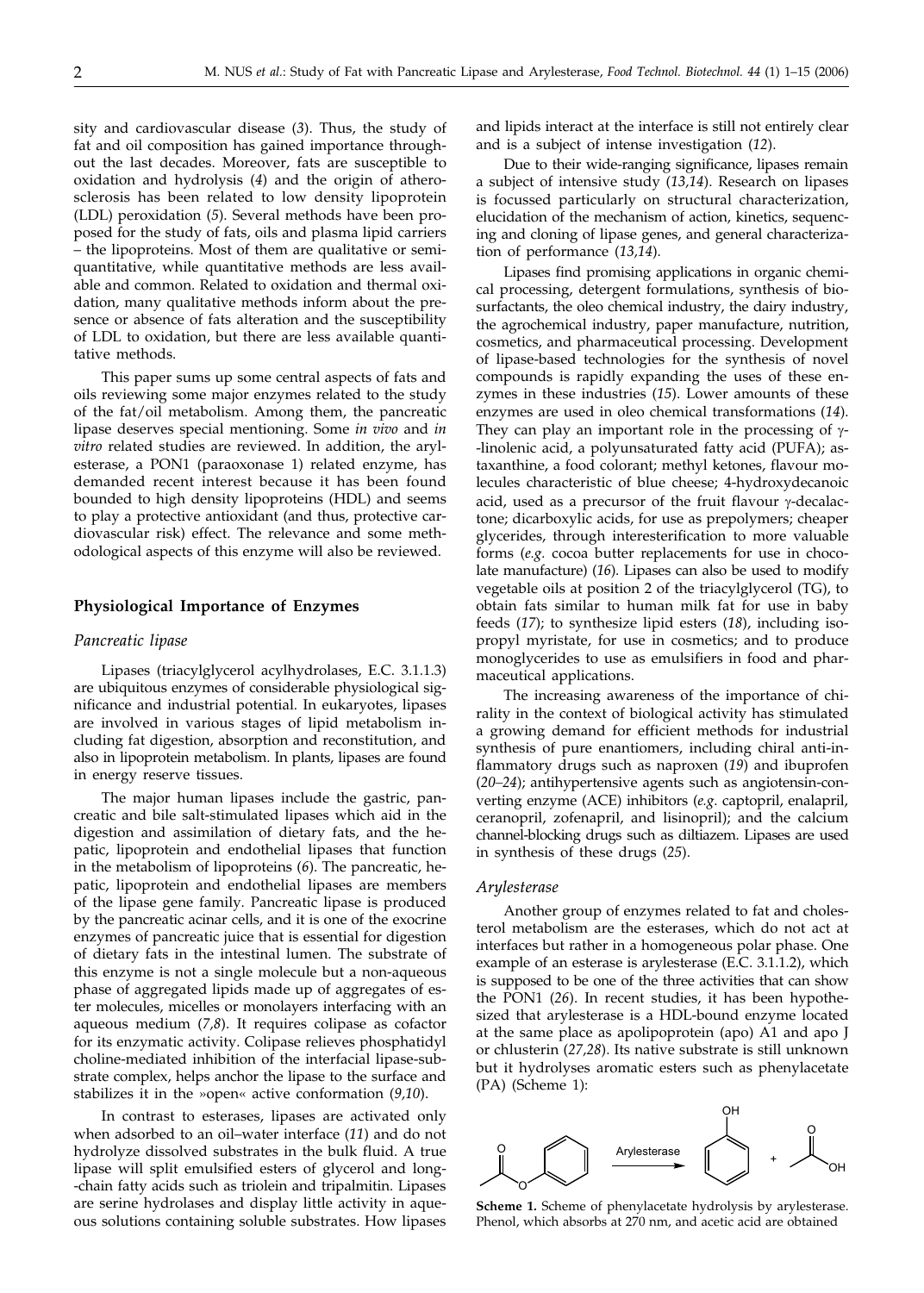Arylesterase protects LDL and HDL-cholesterol from oxidation and also facilitates the cholesterol reverse transport (*29,30*). This protection is probably related to the ability of arylesterase to hydrolyze some oxidized phospholipids (*31*) and cholesteryl linoleate hydroperoxides (*30*), which are present in oxidized-LDL.

We must distinguish between two different actions of this enzyme: antioxidant and arylesterase. For its ability to protect LDL-cholesterol against oxidation, it needs the sulphydryl group on cysteine-284 to be free, as shown in the study of Aviram *et al*. (*32*), which used sulphydryl blocking agents like *p*-hydroxymercurybenzoate (PHMB). However, this cysteine-284 is not necessary for the arylesterase activity because the substitution of this amino acid by serine or alanine does not eliminate its arylesterase activity. On the other hand, calcium is required for its arylesterase activity but not for its ability to protect LDL-cholesterol against oxidation.

The arylesterase activity is rather variable among subjects. This variability has been related to mutations in the gene that codes for the production of PON1. The PON1 gene is located on the long arm of chromosome 7 (*33*). The major polymorphisms of PON1 include the replacement of glutamine  $(Q \text{ or } A)$  by arginine  $(R \text{ or } B)$  at position 192, and that of leucine (L) by methionine (M) at position 55. There is no discrimination between the allozymes for the phenylacetate substrate, but this gene polymorphism may affect the antioxidant action of PON1. Which allozyme is more protective against LDL-cholesterol oxidation is still under discussion.

Antioxidant and arylesterase activities are both affected by lifestyle and some living factors such as diet (*34,35*) and smoking (*36*). Furthermore, arylesterase activity is reduced in hypercholesterolemia, type 2 diabetes and cardiovascular diseases (*37,38*).

Arylesterase requires free calcium to work (*39*). Its activity is also enhanced when chloride is in the medium and inhibited when a high concentration of bicarbonate is available (*39*).

## **Methods for the Assessment of the Fat Composition and Quality**

Plasma TG can be studied quantitatively and qualitatively. Most recent methods used in clinics and research measure total TG amount in plasma using sequential action of lipase, glicerol quinase, glicerol phosphate oxidase and peroxidase (*40*). The enzyme method is associated with the Trinder colour reaction (*41*). Measurements can be performed in a few minutes. Moderate hypertriglyceridemia is achieved for TG levels between 150–200 mg/ dL but present recommendations suggest <110 mg/dL  $(1.24 \text{ mmol/L})$  for children and 130 mg/dL  $(1.46 \text{ mmol/L})$ for adults as desirable values.

TGs are usually molecules composed of glycerol esterified with long-chain fatty acids. The fatty acids differ in chain length (short, medium, large), ramification (branched and unbranched), unsaturation (saturated, monounsaturated, and polyunsaturated), position of double bounds  $(\Delta)$  for relative position of double bounds to the acid end;  $n$  or  $\omega$  for the relative position to the methyl end), and geometric isomerization (*cis* or *trans*). The fatty acid composition of plasma TG gives information of

the recent adherence to diet and the nutritional status (*e.g*. the trienic to tetraenic ratio (20:3/20:4) is a marker of malnutrition).

Differences in the distribution of fatty acids among the three possible positions of the glycerol moiety in TG from natural fats and oils were first demonstrated systematically using enzymatic hydrolysis (*42*). Pancreatic lipase specifically permits analysis of the fatty acids at position *sn*-2 (Scheme 2). More complex stereospecific hydrolysis procedures have been developed to determine fully the positional distributions of the fatty acids (*42*).



**Scheme 2.** Schematic reaction of pancreatic lipase hydrolysis on triacylglycerols

Lipases are among the most important enzymes used in the oil and fat industries. These enzymes catalyze the hydrolysis of TG and acyl and aryl esters (*42,43*) and many are also capable of catalyzing organic reactions in nonaqueous media (*44–46*).

Pancreatic lipase hydrolyzes or synthesizes TG with positional and fatty acid specificities, and is extensively used as gastrointestinal tract lipase in experimental systems since it is inexpensive and easily available. Human pancreatic lipase seems the »ideal« lipase to study the hydrolysis and digestion of fat with nutritional implications to human being. Nonetheless, the porcine pancreatic lipase displays 86 % homology with human pancreatic lipase (*47*), and therefore it is used instead of it.

During substrate hydrolysis by lipases, three stages can be defined: (*i*) interface enzyme adsorption, (*ii*) interfacial activation and (*iii*) catalysis. The enzyme, present in aqueous medium, is capable of penetrating into the interface between the lipophilic substrate and water. Only when both the substrate and the enzyme are at the interface, the enzyme-substrate complex occurs, and this leads to catalytic product formation and regeneration of the enzyme (*43,48*).

The pancreatic lipase hydrolyzes TG molecules that contain short-chain fatty acids more rapidly than molecules containing only long-chain fatty acids. Moreover, ester bonds of some very long polyunsaturated fatty acids such as docosahexaenoic acid and of some *trans* fatty acids such as *trans*-3-hexadecenoic, and the phytanic acid ester of glycerol are hydrolyzed more slowly, probably as a result of steric hindrance caused by the proximity of substituent groups to these ester bonds (*43,49*). TGs containing behenic acid are hydrolyzed with difficulty by pancreatic lipase, a fact of interest for food industry when obtaining food with less available energy (*50*).

The structural analysis of TG depends on certain important conditions: the use of calcium ions is essential, bile salts are necessary for the reaction, and TG must be well dispersed by previous vigorous shaking, as the enzyme attacks only the micellar form of fats. For this reason, methyl oleate (*51*) or hexane (*52*) are sometimes added as carriers to increase the solubility of saturated fats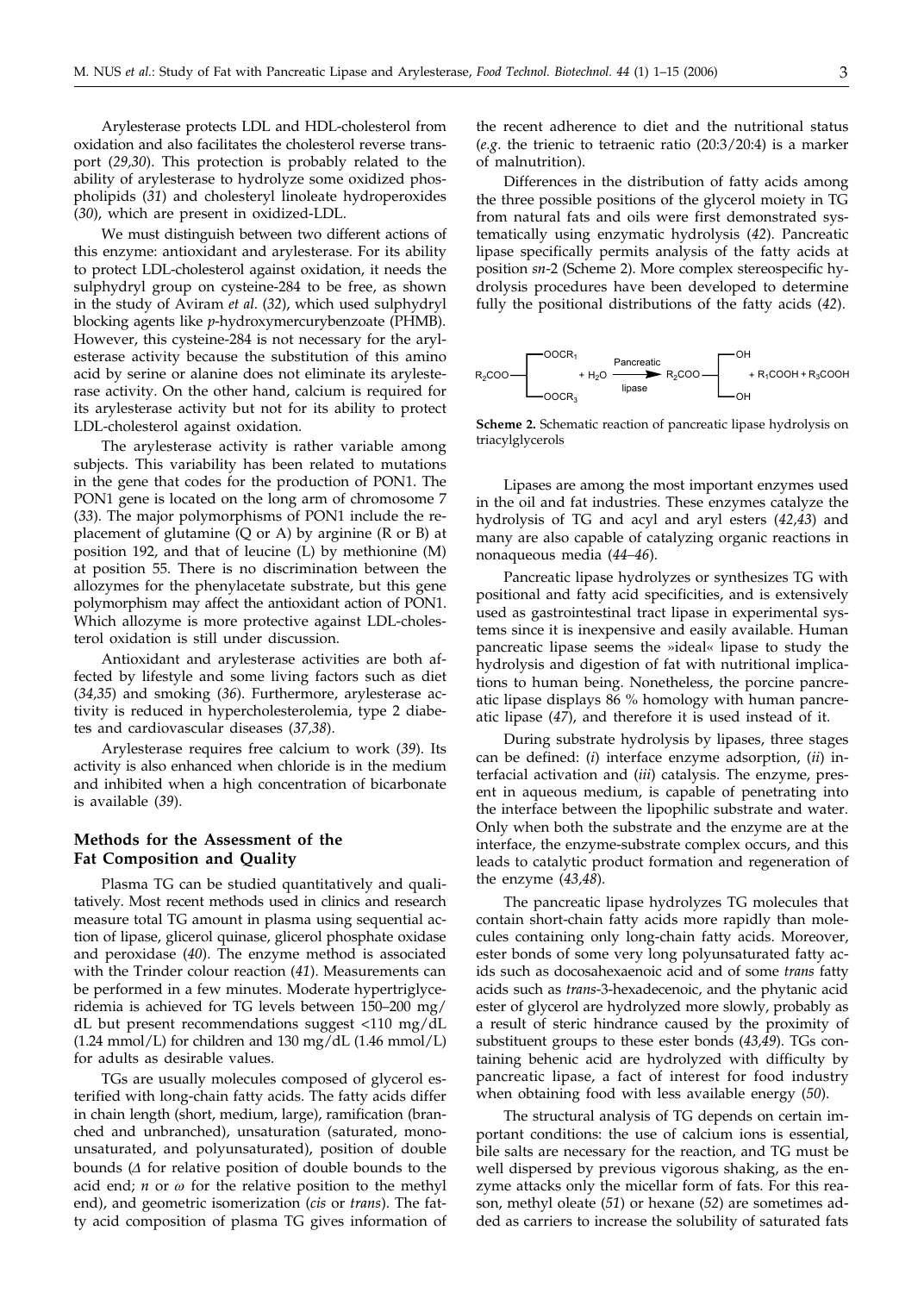with high melting points. Preincubation at 42 °C has also been recommended instead of the use of carriers (*53*). The use of isooctane and cyclohexane use has been recommended for microbial lipases (*54,55*). Concentrations of various cations, bile salts and the enzyme, the buffer pH and temperature should be adjusted to their optima so that an appreciable degree of hydrolysis (50–60 % is sufficient) occurs in a short time (*56*).

The semi-micro method developed by Luddy *et al.* (*57*) has been recommended as the best practical procedure for the structural analysis of TG (*58*). Facts of this method are commented below:

Tris(hydroxymethyl)methylamine (Tris) buffer (1 M, pH=8, 1 mL), calcium chloride solution (2.2 %, 0.1 mL) and a solution of bile salts (0.05 %, 0.25 mL) are added to the TG (up to 5 mg) in a stoppered test tube, and the whole is allowed to equilibrate at  $40^{\circ}$ C in a water-bath for 1 min before the pancreatic lipase preparation (1 mg) is added. The mixture is shaken vigorously at this temperature by means of a mechanical shaker for 2–4 min until the desired degree of hydrolysis is attained, when the reaction is stopped by the addition of ethanol (1 mL) followed by 6 M hydrochloric acid (1 mL). The solution is extracted three times with diethyl ether (10-mL portions), with centrifugation if necessary to break any emulsions, the solvent layer is washed twice with distilled water (5-mL portions) and dried over anhydrous sodium sulphate. On removal of the solvent, the products obtained after the hydrolysis can be studied by different methods such as thin layer chromatography (TLC), or high performance liquid chromatography (HPLC). For its determination by GC after the removal of the solvent, it is necessary to resuspend the hydrolysis products with *N*-methyl-*N*-trimethylsilylheptafluorbutyramide (MSHFBA) to convert the free fatty acids into the corresponding sylil ethers (*59*).

The 2-monoacyl-*sn-*glycerols formed during the procedure are generally isolated by TLC and then transesterified to fatty acid methyl esters prior to gas chromatographic analysis. However, the presence in altered oils of many different compounds with repartion factor  $(R_f)$ values similar to those of the 2-monoacyl-*sn*-glycerols makes the TLC separation rather inadvisable, so HPLC should be preferred.

A commonly and rapidly used procedure for investigating esterase and lipase activity employs *p*-nitrophenyl esters with aliphatic acyl chains of various lengts: short chains (acetate or butyrate) to measure esterases activity, and long chains (palmitate or oleate) to measure lipases activity. The release of *p*-nitrophenol is measured spectrophotometrically at 410 nm. But this method has many limitations, as it must be performed at neutral or alkaline pH where some lipases cannot work (*60*).

No lipolytic enzyme has yet been isolated that is capable of distinguishing between the positions 1 and 3 of a triacyl-*sn*-glycerol. In order to determine the compositions of positions *sn*-1, *sn*-2 and *sn*-3 a number of ingenious stereospecific analytic procedures have been developed and reviewed (*42,61*).

Regioisomers (reverse isomers) of 1,2-diacyl-*sn*-glycerols with various pairs of saturated and unsaturated acyl groups, which were prepared by partial Grignard

degradation of the corresponding TG and derivatized into 3,5-dinitrophenylurethanes (DNPU), 3,5-dinitrobenzoates, nicotinates, 1- and 2-anthrylurethanes, have successfully been identified by electrospray ionization mass spectrometry (ESI-MS), chiral-phase HPLC and GC (*62,63*).

According to Christie (*42*), by using small variations of the classical method of Brockerhoff (*64*), it is possible to obtain phospholipid derivatives (*e.g*. phosphatidylcholines) from diacylglycerols after pancreatic lipase hydrolysis. These compounds can be further hydrolyzed by phospholipases. Analysis of the resulting diacylglycerols can determine the structure of the original TG.

# **Enzymatic Methods to Study Oxidized Oils and Lipid Peroxidation**

Fats and oils are susceptible to structural changes due to hydrolysis and autooxidation. These changes are increased at high temperatures, producing a higher amount of thermal oxidation compounds (*2*). Unsaturation increases the fat oxidation susceptibility (*e.g*. linoleic acid is 40 times more oxidizing than oleic acid) (*65*). Thermally oxidized oils, such as those produced by repeated frying, contain a complex mixture of products such as oxidized TG monomers, TG dimers, and TG polymers. These products are mainly associated with changes in the physicochemical properties of fats (*66–68*). Consequently, the oil/water interface could vary and the lipolytic activity of the lipase could be altered. Moreover, no studies on the hydrolysis of oxidized or polymerized oils have been carried out with lipases other than pancreatic lipase. Two groups of studies related to oxidized oils, *in vitro* and *in vivo* techniques are reviewed in this section.

#### *In vitro techniques*

As is mentioned before, pancreatic lipase displays greater reactivity towards TGs, which contain more hydrophilic fatty acids, such as C10 and C12, than towards those containing C16 and C18 (*69*). Linoleic and linolenic acids are normal constituents of fats and oils. When prooxidant conditions are present they are converted to their respective hydroperoxydes. Studies of oxidized oils employing pancreatic lipase have suggested that altered oils are less hydrolyzed than unaltered oils (*4*). However, some »paradoxical« results have been published and will also be commented on. The preferential hydrolysis of hydroperoxy linoleoyl and linolenoyl groups by pancreatic lipase may therefore be due to the presence of hydrophilic hydroperoxy groups that are more susceptible to lipase hydrolysis. Miyashita *et al.* (*70*) suggested that hydroperoxides do not inhibit lipase activity, although lipid peroxidation products react with enzyme protein, reducing its biological activity. The loss of enzyme activity could be due to structural changes in the proteins, caused mainly by protein-centered free radical intermediates (*71–73*).

Yoshida and Alexander (*74*) studied the enzymatic hydrolysis of acylglycerol products obtained from thermally oxidized corn, sunflower and soybean oils. These oils were heated at 180 °C for 50, 70 and 100 h, with aeration, and then three fractions were eluted from the oils: the non-polar fraction contained monomeric compounds,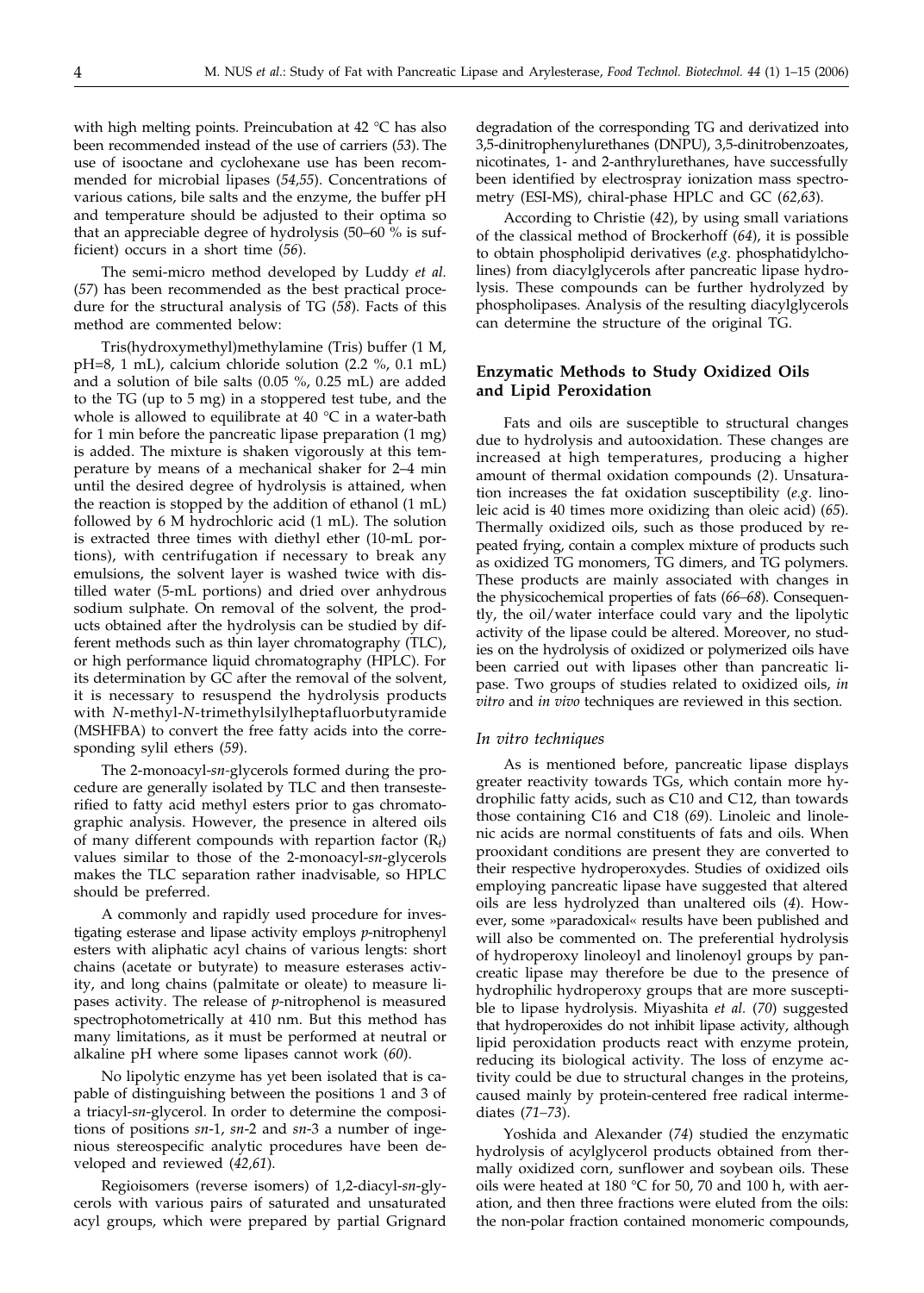the slightly polar fraction contained dimeric compounds and the polar fraction included polymeric compounds. The monomers in the non-polar fraction were hydrolyzed by pancreatic lipase as rapidly as those in the corresponding unheated oils. The dimers in the slightly polar fraction were hydrolyzed much more slowly, and the polymers in the polar fraction were barely hydrolyzed at all. The source of the oil had no effect: pancreatic lipase hydrolyzed heated corn, sunflower and soybean oils to a similar degree. Taking into account the studies of Ohfuji *et al.* (*75*) with thermally oxidized dimers, Yoshida and Alexander (*74*) explain the lower hydrolysis of dimers in relation to monomers. This is further discussed in the *in vivo* techniques section.

Márquez-Ruiz *et al*. (*76*) tested the *in vitro* action of pancreatic lipase on complex glycerides from thermally oxidized oils. Pure commercial olive oil was heated at 180 °C for 150 h. Samples of non-heated olive oil, heated olive oil, a 1:1 mix of both and the polar fraction isolated from olive oil heated for 150 h were subjected to enzymatic hydrolysis with pancreatic lipase under standardized conditions for 2 min and for 30 min. As expected, the percentage of the released free fatty acids increased substantially with hydrolysis time but decreased in proportion to the degree of oil alteration. A much higher degree of hydrolysis by pancreatic lipase was found for dimers of TG than for polymers in the olive oil heated for 150 h. Similar results were obtained when the polar fraction of the olive oil heated for 150 h was hydrolyzed. Hydrolysis produced no further significant triacylglycerol polymer loss and fatty acid release after a 15-minute reaction period, demonstrating the difficulty involved in the hydrolysis of these high molecular mass products.

The same group, Márquez-Ruiz *et al.* (*77*), has studied two aspects of the *in vitro* hydrolysis of abused oils using pancreatic lipase: (*i*) the susceptibility to hydrolysis of altered compounds present in the used frying oils, (*ii*) the influence of the degradation level of used frying fats on the hydrolysis of non-oxidized TG. Frying oils ranging from 3.1 to 61.4 % in polar compound content were studied using a combination of adsorption chromatography, high-performance size exclusion chromatography (HPSEC), TLC-FID and *in vitro* hydrolysis for 2 min and for 20 min with pancreatic lipase. Three types of substrates were subjected to enzymatic hydrolysis: (a) polar fractions isolated from trilinolein samples subjected to heating at 180  $\degree$ C, (b) polar fractions isolated from

thermally oxidized frying oils, and (c) oils used in frying but without any preliminary separation of the non-oxidized TG fractions.

Hydrolysis of polar fractions produced similar results in terms of the relative hydrolysis rate. Oxidized TG monomers were the type of altered compounds most extensively hydrolyzed (80–89 %) after 20 min. Polymers displayed low hydrolysis values (11–42 %), while dimers gave intermediate values. Hydrolysis of oils used in frying revealed that the most degraded oils produce a significantly reduced level of total hydrolytic products (diacylglycerols, monoacylglycerols and fatty acid monomers). An increase in the amount of polymers and dimers affects the hydrolysis rate of non-oxidized TG to a remarkable degree: their percentage of hydrolysis in slightly degraded oils is about 95 %, while this percentage falls to as low as 52 % in degraded oils, containing 47.6 % of dimers plus polymers.

The position of the oxygenated group in the TG could modulate its enzymatic hydrolysis, which has physiological importance. The classical method of Brockerhoff (*64*) would be useful to differentiate between oxidized acyls in position 1 and 3 in the triacyl-*sn*-glycerol.

*In vitro* hydrolysis of thermally oxidized TG by pancreatic lipase has also been investigated (*78–80*). Two different aspects have been studied: total hydrolysis of thermally oxidized oils (final point technique), and enzymatic hydrolysis kinetics of altered oils (dinamic hydrolysis technique).

#### *Final point technique*

The final point technique includes the study and quantitation of the compounds obtained after hydrolyzing altered oils for a given time. Our group has used this method extensively for the study of unused and used oils. Thus, the enzymatic hydrolysis of palm olein that had been used 60 or 90 times to fry potatoes was compared to that of unused palm olein. Porcine pancreatic lipase was used for the hydrolysis reaction. Five hundred-gram sets of potato slices were fried in 3 L of olein without any replenishment with unused oil. The food to oil ratio in the fryers was kept at 500 g per 3 L by emptying the content of one fryer into the others after each 10 uses (*78–80*).

This successive frying of potatoes significantly increased the total polar content in the palm olein from  $(9.3\pm0.1)$  mg/100 mg of oil to  $(26.4\pm0.3)$  mg/100 mg of oil after 90 uses (Table 1). Using a combination of col-

Table 1. Composition of palm olein and sunflower oil before and after potato frying

|               | Number of<br>fryings | $w$ (total polar<br>content) | w(TG)<br>polymers) | w(TG)<br>dimers) | w(oxidized<br>TG)  | w(DG)         | $w$ (non-oxidized<br>TG) |
|---------------|----------------------|------------------------------|--------------------|------------------|--------------------|---------------|--------------------------|
|               |                      |                              |                    |                  | $mg/100$ mg of oil |               |                          |
| Palm olein    | $\overline{0}$       | $9.3 \pm 0.1$                | $0.1 \pm 0.0$      | $1.0 \pm 0.3$    | $1.1 \pm 0.2$      | $6.7 \pm 0.2$ | $93.7 + 0.1$             |
|               | 60                   | $18.2 \pm 0.2$               | $1.6 \pm 0.0$      | $5.0 \pm 0.1$    | $5.3 \pm 0.1$      | $6.1 \pm 0.1$ | $82.8 \pm 0.5$           |
|               | 90                   | $26.4 \pm 0.3$               | $3.7 \pm 0.0$      | $7.9 \pm 0.1$    | $8.3 \pm 0.1$      | $6.2 \pm 0.1$ | 73.6±0.3                 |
| Sunflower oil | $\mathbf{0}$         | $4.0 \pm 0.2$                | $0.1 \pm 0.0$      | $0.5 \pm 0.0$    | $1.9 \pm 0.1$      | $1.0 \pm 0.1$ | $96.0 \pm 0.8$           |
|               | 30                   | $18.9 \pm 0.3$               | $2.2 \pm 0.1$      | $7.8 \pm 0.2$    | $7.0 \pm 0.2$      | $1.4 \pm 0.1$ | $91.1 \pm 0.3$           |
|               | 60                   | $27.7 \pm 0.3$               | $5.6 \pm 0.2$      | $11.0 \pm 0.2$   | $8.9 \pm 0.2$      | $1.7 \pm 0.1$ | $72.3 \pm 0.3$           |

Data are the mean of three samples±s.d., TG: triacylglycerols, DG: diacylglycerols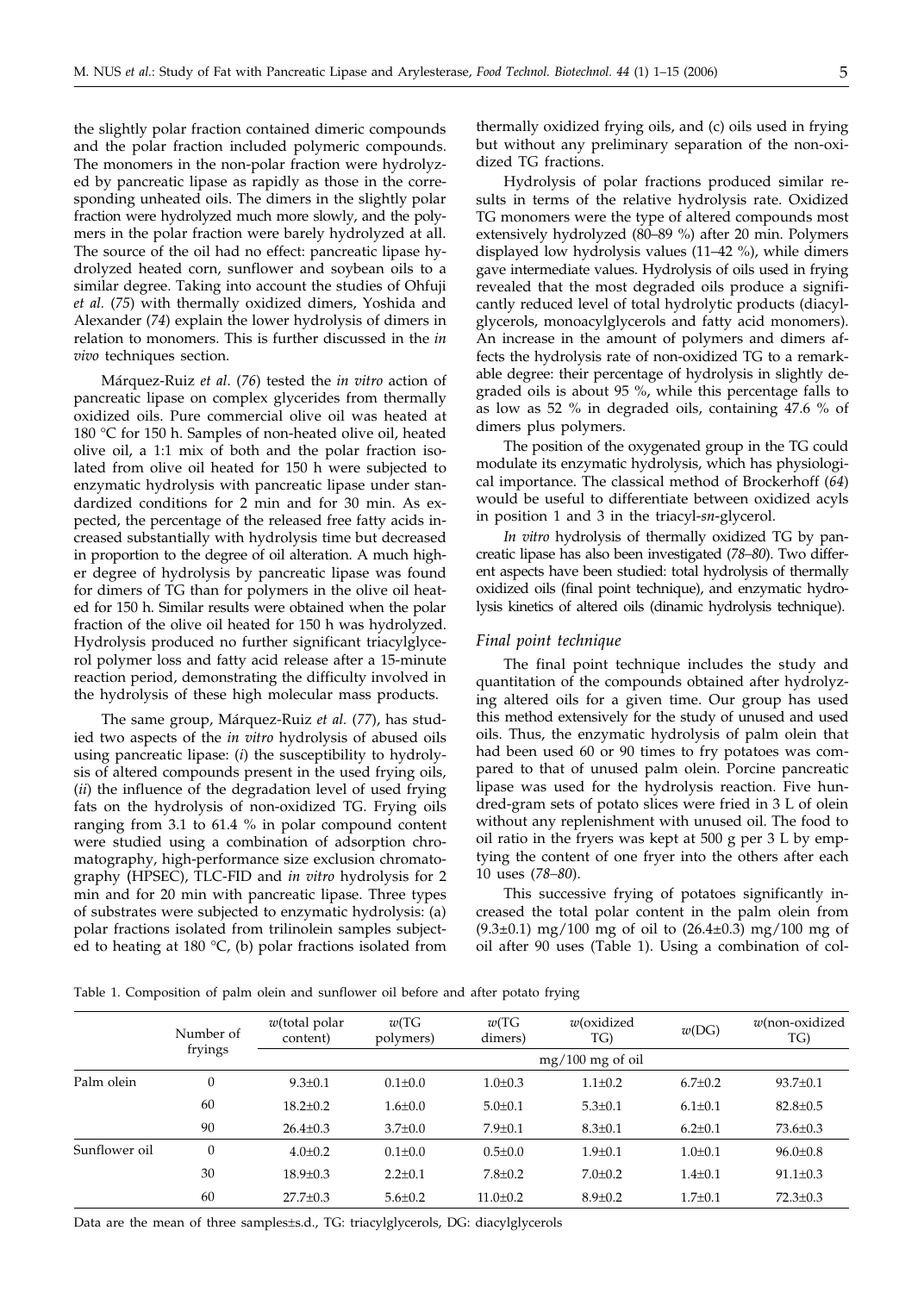umn chromatography and HPSEC (*81*), it was found that polymer, dimer, and oxidized triacylglycerol contents in palm olein also increased several times (Table 1).

Unused palm olein and palm oleins from the 60th and 90th frying, as well as polar fractions from the unused and used palm oleins separated by the column chromatographic method of Waltking and Wessels (*82*) were hydrolyzed by porcine pancreatic lipase (E.C. 3.1.1.3) at 37 °C for 20 min following a slight variation of the Luddy *et al.* method (*57*).

The degree of hydrolysis of the unused olein was similar to that of the olein used 40 times for frying potatoes (Table 2). However, hydrolytic compounds from palm olein used 90 times were significantly lower.

These results could be explained by the presence of non-oxidized TG in the samples, which are the natural substrates for pancreatic lipase. The palm olein that had been used 90 times contained a lower amount of unaltered TG than the unused olein or that used 40 times (Table 1)**.**

The net hydrolysis of TG was much higher in unused palm olein (83.8 %), and in palm olein from the 40th frying (87.1 %) than in palm olein from the 90th frying (65.8 %). This means that pancreatic lipase hydrolysis of TG is maintained or increased when palm olein is moderately altered, but that it decreases when a high degree of alteration exists.

In a previous study (*83*), the existence of a balance between factors that improve or impair the pancreatic lipase hydrolysis was suggested. This balance will be discussed in the next section. Although non-oxidized and oxidized TG were not tested separately, it also seems possible that the increased proportion of oligomers in samples

might decrease hydrolysis of intact TG, as Márquez-Ruiz *et al.* (*77*) have demonstrated. All these data clearly indicate that the lipolytic hydrolysis of palm olein is greater when the alteration of the substrate is lower.

The amount of polymers hydrolyzed from palm oleins and from their corresponding polar fractions is shown in Table 3. The percentage of polymers remaining nonhydrolyzed was much higher in the polar fractions than in their corresponding oleins, suggesting that some compounds in the oils must play a role in the hydrolytic action of pancreatic lipase.

#### *Dynamic hydrolysis technique*

The titrimetric assay was used to determine lipolytic activity (*80*). The acid released during the hydrolysis was continuously titrated at 37 °C with NaOH solutions at pH=8.3 with the aid of pH stat and pH meter. The reaction time was 10 min. In all cases, lipase activity was measured as initial reaction rates in order to avoid the possible inhibition that might take place due to the appearance of reaction products. Specific lipase activity was defined as the µmol of free fatty acids released per min and per mg of crude enzyme.

Substrate concentration in the reactor was determined taking into account its molecular mass, which was calculated by HPSEC  $(84)$ , extrapolating oil sample  $R_f$  in the calibration curves performed using acylglycerol standards and polyethylene glycol in different states of matter (*83*).

The kinetics of the enzymatic hydrolysis of vegetable oils that had been used in frying and that presented different degrees of alteration were also investigated using porcine pancreatic lipase (*83*). The aim of the study

Table 2. Concentration of diacylglycerols, monoacylglycerols and free fatty acids in unused palm olein and in palm olein used 40 and 90 times for frying potatoes after a 20-minute enzymatic hydrolysis by pancreatic lipase

| Hydrolyzed oil | Number of fryings | w(MG)            | w(DG)               | w(FFA)           |
|----------------|-------------------|------------------|---------------------|------------------|
|                |                   |                  | mg/100 mg of sample |                  |
| Palm olein     |                   | $24.82 \pm 1.10$ | 24.95±0.20          | 34.99±1.50       |
| Palm olein     | 60                | $25.37 \pm 1.70$ | $24.33 \pm 1.60$    | $36.95 \pm 1.50$ |
| Palm olein     | 90                | $13.41 \pm 0.10$ | $26.49 \pm 0.30$    | $23.70 \pm 0.30$ |

Data are the mean of three samples±s.d., MG: monoacylglycerols, DG: diacylglycerols, FFA: free fatty acids

Table 3. *In vitro* enzymatic hydrolysis of polymers from palm olein and from the polar fraction of unused palm olein and that used 40 and 90 times for frying potatoes

|                                              | $w(\text{polymers})$  |                  |            |
|----------------------------------------------|-----------------------|------------------|------------|
|                                              | Initial               | After hydrolysis | Hydrolyzed |
|                                              | $mg/100$ mg of sample |                  | $\%$       |
| Palm olein (40th frying)                     | $0.70 \pm 0.02$       | $0.30 \pm 0.02$  | 57.10      |
| Polar fraction from palm olein (40th frying) | $5.92 \pm 0.50$       | $4.67 \pm 0.20$  | 21.10      |
| Palm olein (90th frying)                     | $4.12 \pm 0.02$       | $2.65 \pm 0.10$  | 35.70      |
| Polar fraction from palm olein (90th frying) | $13.94 \pm 0.00$      | $13.93 \pm 0.10$ | 00.00      |

Data are the mean of three samples±s.d.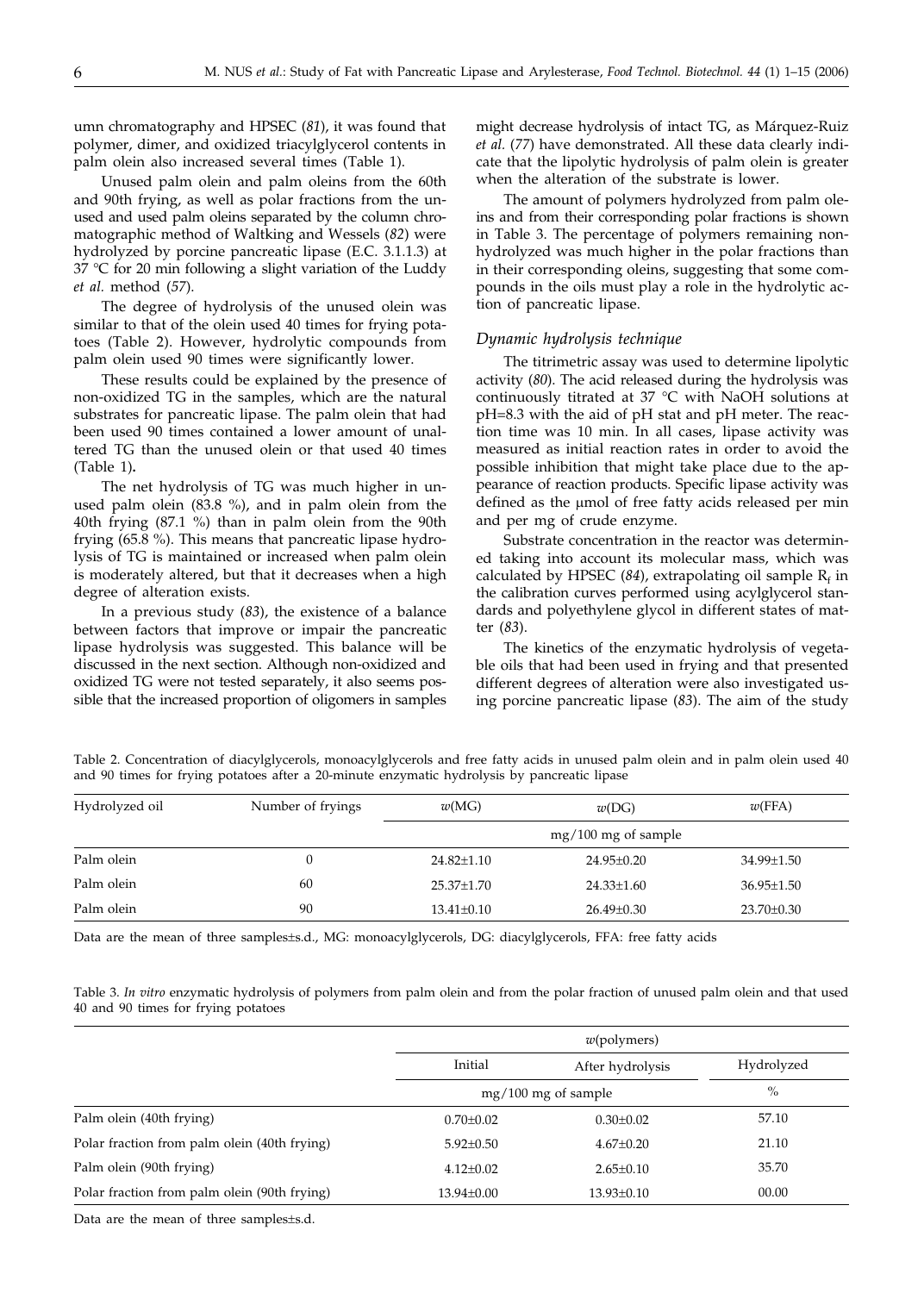was to understand the effect of the thermally oxidized products that appear during frying on *in vitro* lipolysis by pancreatic lipase. To better understand lipase hydrolysis of thermally oxidized oils, the effect of thermally oxidized acylglycerol models upon pancreatic lipase activity was also studied (*79*).

Successive uses in potato frying, with no replenishment of unused oil, significantly increased total polar compound content of palm olein to 26 mg/100 mg of oil and that of sunflower oil to 28 mg/100 mg of oil after 90 and 60 frying operations, respectively. TG polymers, TG dimers, and oxidized TG increased 37.0, 7.9, and 7.5 times respectively in palm olein, and 56.0, 22.0, and 4.7 times in sunflower oil (Table 1).

The activity of pancreatic lipase can be modulated not only by the presence of complex compounds (*e.g*. dimers and polymers of TG) in the substrate but also by altered compounds arising during the hydrolysis step (*e.g*. altered fatty acids). With this objective in mind, velocity *vs* substrate concentration relationships were measured and the corresponding kinetic parameters were calculated:  $v$  refers to the initial velocity in  $umol/min$  mg of enzyme; and S to the substrate concentration in mM.

Fig. 1 shows the activity of pancreatic porcine lipase toward palm olein and sunflower oil, both with approximately 18 mg of polar compounds/100 mg of oil. Both oils were hydrolyzed by pancreatic lipase following Michaelis–Menten saturation kinetic behaviour. Each set of

data was fitted to the Michaelis-Menten equation by nonlinear regression, and the corresponding apparent  $V_{\text{max}}$ and apparent  $K<sub>m</sub>$  were estimated.

Comparison of the activity of pancreatic lipase on palm olein and sunflower oil**,** both with approximately 18 mg polar content/100 mg of oil (Table 1, Fig. 1), clearly suggests that the hydrolytic efficiency of pancreatic lipase is greater in palm olein than in sunflower oil.

As can be seen from Table 4, kinetic parameters for palm olein and sunflower oil did not indicate a clear relationship with the number of frying operations, and therefore with the content of altered compounds in the oils. However, looking at the apparent  $K<sub>m</sub>$  or  $V<sub>max</sub>$  of palm olein or sunflower oil samples (unused or used in frying), it can be concluded that palm olein is more easily hydrolyzed by pancreatic lipase than sunflower oil. The difference in the kinetic behaviour of the enzyme with unused and used oils must be related to their different fatty acid composition and degree of alteration. Palm olein has a higher content of palmitic and oleic acids but a lower content of linoleic acid than sunflower oil; oleic acid is known to be released by pancreatic lipase with the highest relative speed (*85*). Comparison of both oils, whose polar compound content was similar, shows that sunflower oil has a higher amount of polymers and dimers, and a lower amount of diacylglycerols than palm olein (Table 1). Another aspect to be taken into account is the presence of minor compounds that



**Fig. 1.** Activity of pancreatic porcine lipase toward (A) palm olein and (B) sunflower oil (both with approximately 18 % in polar content). Experiment conditions in the text. Solid line corresponds to computer fitting of the data to the Michaelis-Menten equation, and error bars refer to 95 % confidence limits using the Student's *t* test

Table 4. Composition of non polar triacylglycerols of palm olein (NPTPO) before and after thermal oxidation at 180 °C

|              | Heated time | $w$ (total polar content) | $w(TG \text{ dimers})$ | $w(TG$ polymers)      | $w$ (oxidized TG) |
|--------------|-------------|---------------------------|------------------------|-----------------------|-------------------|
|              | h           |                           |                        | $mg/100$ mg of sample |                   |
| <b>NPTPO</b> | $\theta$    |                           |                        |                       |                   |
|              |             | 16.28                     | $5.16 \pm 0.02$        | $1.30 \pm 0.01$       | $9.82 \pm 0.04$   |
|              | 4           | 60.48                     | 14.80±0.03             | $16.60 \pm 0.12$      | $29.10 \pm 0.10$  |

Data are the mean of three samples±s.d., TG: triacylglycerol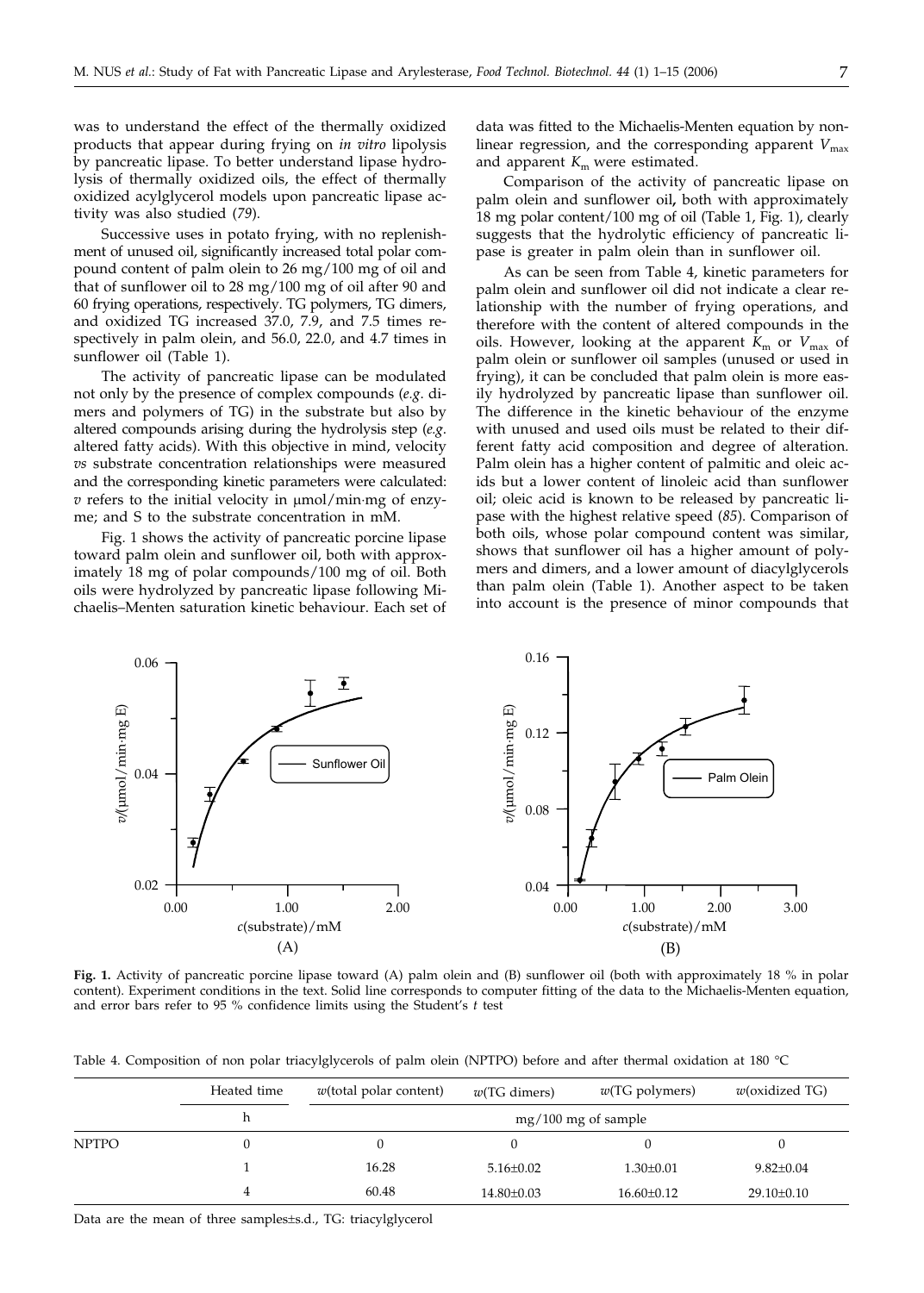can affect the enzyme reaction. Palm olein has a high amount of tocotrienols, while sunflower oil is rich in tocopherols. The amount of some antioxidants (*e.g.* polyphenols) and tensioactive substances is also quite different in both oils (*86,87*), explaining the highest hydrolysis of palm olein. All these facts affect the enzyme activity and thus the reaction rate, which will be discussed below.

Changes in the apparent  $K<sub>m</sub>$  and apparent  $V<sub>max</sub>$  were not related to the degree of alteration of the oils. Thus, enzymatic hydrolysis catalyzed by porcine pancreatic lipase is not deeply affected by compounds of high molecular mass and high polarity. However, these data must be evaluated in light of the process itself, because dynamic hydrolysis data account for what occurs in the oil- -water interface. Thus, it should be indicated that there exist factors that interfere with (*e.g*. complexity of sample, losses of antioxidants) and factors that enhance the enzymatic reaction (interface substrates, sample polarity, surfactant concentration, *etc.*). Regardless of the complexity of the sample, the preferential interface substrates for pancreatic lipase are always the same: TG and diacylglycerols, which are in much higher proportion than oligomers. It is also known (*88,89*) that the concentration of tocopherols decreases significantly as a consequence of heating.

Yoshida and Alexander, and Ohfuji *et al.* (*74,75*) reported that the lower the degree of enzymatic hydrolysis, the higher the molecular mass of the acylglycerol samples. As previously mentioned, Miyashita *et al.* (*70*) demonstrated that porcine pancreatic lipase is not inactivated in the presence of monohydroperoxides and the hydrolysis preferentially takes place in molecules with esterified monohydroperoxide fatty acids rather than in those containing non-oxidized fatty acids. Henderson *et al.* (*90*) concluded that the high molecular mass polymers of TG present in oxidized fish oils can be hydrolyzed by pancreatic lipase *in vitro*. The polymers formed in oils during frying display surfactant properties (*91*). Emulsions with higher surfactant content are more stable and their interface surface is larger, suggesting that the presence of surfactants enhances the enzymatic hydrolysis.

The efficiency of pancreatic lipase in hydrolyzing palm olein (expressed by the  $V_{\text{max}}$ ) tends to increase with the alteration level of the substrate (Table 4). However, the enzymatic affinity for this substrate (expressed by the apparent  $K<sub>m</sub>$ ) does not change. The kinetic parameter apparent *V*<sub>max</sub> / apparent *K*<sub>m</sub> in unused oils shows a tendency to increase in oils with about 18 % in polar content, and to decrease in oils containing about 27 % of polar compounds. The hydrolytic behaviour of non-polar TG of palm oleins (NPTPO) subjected to 180 °C for 1 to 4 h also suggests that this balance between factors exists (Table 2) (*79*). Comparison between kinetic behaviour of unheated NPTPO and unused palm olein clearly indicates than the latter is a better substrate for pancreatic lipase than NPTPO. Both samples differ in major and minor compounds because NPTPO contains only isolated non-oxidized TG, while unused palm olein contains, in addition to those compounds, other molecules with higher polarity (oligomers, oxidized TG, diacylglycerols and free fatty acids). These differences can affect the hydrolytic behaviour of pancreatic lipase. A decrease in the

apparent  $K<sub>m</sub>$  and apparent  $V<sub>max</sub>$  after 2 h can be related to the disappearance of natural emulsifier in NPTPO, while increased production of polar surfactants would explain the increase in the  $K<sub>m</sub>$  after 4 h, in relation to the NPTPO samples heated for 2 h.

#### *In vivo studies*

Digestion of TG implies complicated physicochemical reactions and numerous interactions between lipolytic products, phospholipids, bile salts, proteins, and carbohydrates. The process can be summarized as follows: alimentary canal enzymes, mostly pancreatic lipase, prepare fatty acids for absorption and transport through the enterocyte membrane by converting water-insoluble TG into more hydrophilic molecules, diacylglycerols, monoacylglycerols and free fatty acids (*92*).

Few systematic studies investigating the major steps in fat digestion and absorption of thermally oxidized and polymerized oils (*e.g.* micelle formation, micelle-cell membrane transport) have been carried out. Although there is a consensus in that heated fats present reduced digestion and absorption (*93*), other authors (*94–96*) did not find that frying had any significant effect on the digestion of different oils.

The main reason reported (*97*) for the lower digestion of diets that included linseed oil heated to 275 °C was the presence of dimers of fatty acids in this polymerized fat. Deuel (*98*) considered that the extent to which frying fats were polymerized was one of the principal factors affecting their digestibility. Potteau *et al.* (*99,100*) reported that as polymerization of oil increases, its digestive use declines, as part of the polymers are eliminated in the faeces.

On the other hand, polar dimers and polymers of TG (*101*) appear to be better hydrolyzed and their products absorbed than non-polar dimers in lymph cannulation studies. Márquez-Ruiz *et al.* (*102*) found high digestibility values for oxidized dimers and polymers. Bottino *et al.* (*49*) reported apparent digestibility of dimers between 30–70 %, but Kajimoto and Mukai (*103*) questioned such high values. Ohfuji *et al*. (*75*) found that dimeric compounds from thermally oxidized oils are absorbed by rats. However, 2 out of 3 of the ester bonds in TG monomers are readily hydrolyzed whereas in dimers, which are larger, due to a number of different chemical entities and C-C linkages, internal ester groups are not available for hydrolysis (*104*). According to Paulose and Chang (*105*), as a result of heating, much of the dimeric structure is complex because intramolecular and intermolecular linkages can coexist. This would interfere with the hydrolysis of dimers and polymers even more, resulting in lower hydrolysis for heated oils. Ohfuji and Kaneda (*104*) obtained no appreciable enzymatic hydrolysis of polymeric compounds in oxidized oils.

Studies on altered fat digestion often use radiolabelled markers, which do not always correspond to the same composition as that of the altered compounds present in heated or used frying fats. In addition, these markers are potentially harmful and rather expensive. During the last few years the *in vivo* digestibility and absorption coefficients of some oils have been studied by our group without using radiolabelled materials (*106,107*). True digest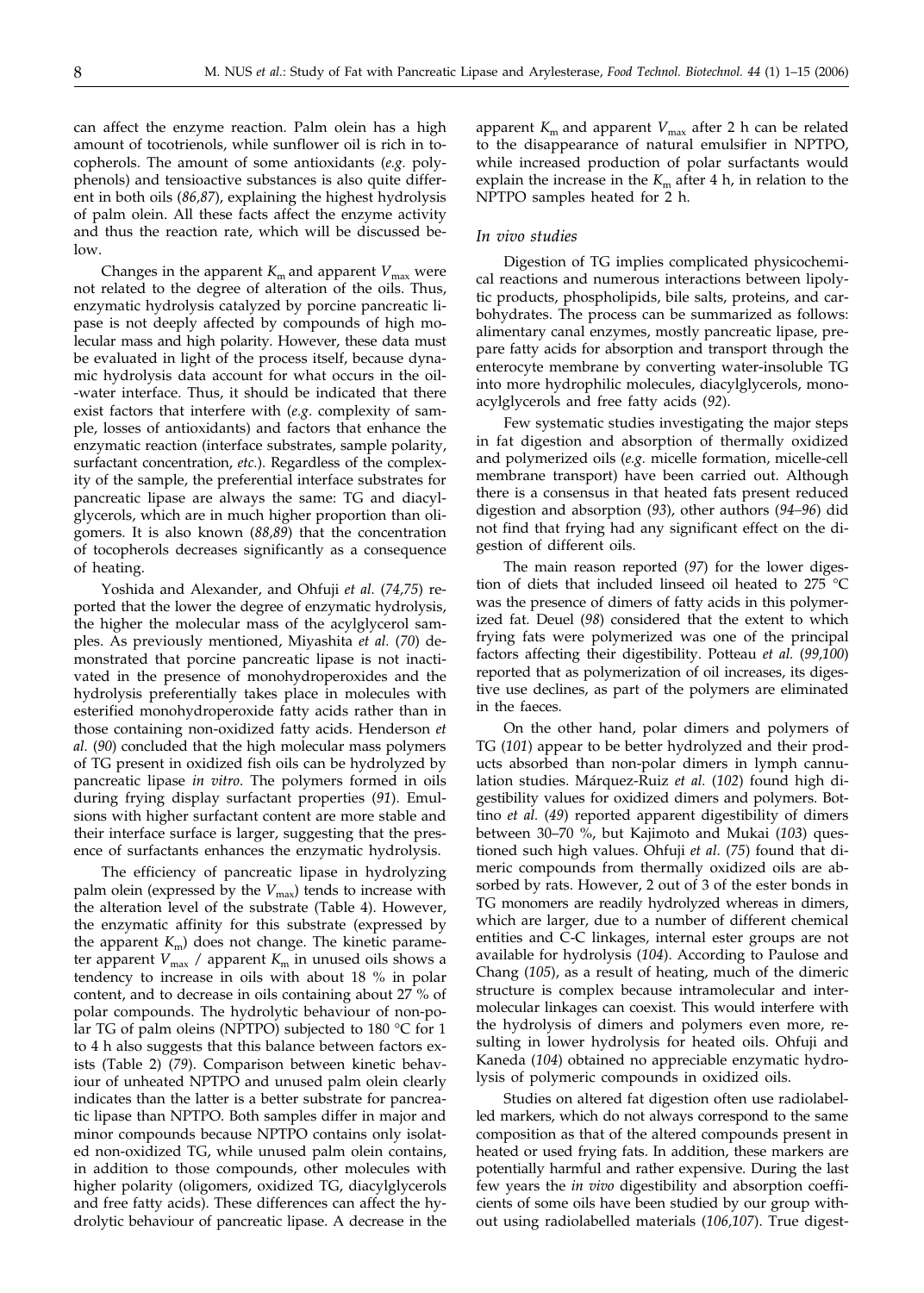ibility of unheated olive oil was tested 2, 4, 6 and 7 h after administrating 1 g of olive oil/100 g of body mass to young adult Wistar rats by means of esophageal probes. Control rats were administered isotonic saline solution at the rate of 1 mL/100 g of body mass. Afterwards, 50 mL of isotonic saline solution were slowly passed from the distal esophagus to the distal ileum in order to obtain the luminal fat. Remaining gastrointestinal luminal fat showed a linear but inverse relationship (r=–0.99; p<0.001) with the duration of the experiment. A 4-hour test was found to be adequate, because after this period half of the oil administered remained in the lumen, making it possible to accurately determine the different non- -digested and/or non-absorbed thermally oxidized compounds (*108*).

The *in vivo* digestibility and absorption coefficients of palm oleins submitted to potato frying were related to their thermal oxidation level (*106*). The palm oleins studied were the same ones that were discussed in the *in vitro* studies section (Table 1). When these used palm oleins were administered by esophageal probe at the rate of 1 g/100 g of body mass to young adult Wistar rats which had fasted overnight, a significant decrease was noted in the true digestibility and true absorption coefficients after the 4-hour experiment. However, no changes in the intracellular gastrointestinal fat content were found. Modifications in fat digestibility and absorption were highly correlated (p<0.001) with total alteration and the presence of TG polymers, TG dimers, and oxidized TG.

These results concur with those of Carey *et al.* (*109*) and suggest that the most critical events under the experimental conditions applied take place in the intestinal lumen, because clearance of the intracellular gastrointestinal fat does not change significantly. True digestibility and absorption coefficients were positive and significantly correlated with hydrolytic alteration products administered. Results suggest that palm olein with a high level of thermally oxidized products was digested less efficiently than unused palm oleins but the level of thermally oxidized products did not affect the clearance of intracellular gastrointestinal fat.

A 4-hour experiment was also designed to investigate how thermally oxidized and polymerized compounds present in palm oleins used repeatedly for frying of potatoes were hydrolyzed *in vivo* (*110*). A combination of *in vivo* short-term fat digestion, column chromatography and HPSEC techniques was employed. The possible inhibitory role of some altered compounds, such as oligomers, on fat digestibility of non-thermally oxidized TG was also tested by comparing the hydrolysis of palm oleins with a different composition in altered compounds. After the administration of palm olein used in frying, the percentage of oligomers and oxidized TG in the polar fraction of the luminal fat markedly increased, while the percentage of diacylglycerols and free fatty acids decreased. This is in part due to the high content of thermally oxidized compounds in these oils and in part to the reduced hydrolytic activity of pancreatic lipase for such compounds.

True digestibility of non-oxidized TG was greater than that of oligomers. However, as the number of uses, and thus the content of polar compounds of the palm

olein increased, the digestibility ratio decreased (12 and 37 % lower after the 40th and 90th frying operation, respectively). These results suggest that under the experimental conditions applied, hydrolysis of non-oxidized TG by pancreatic lipase is inhibited, or at least retarded, by the presence of thermally oxidized compounds. Henderson *et al.* (*90*) reported that in the case of oils containing low amounts (less than 4 %) of polymers as substrates both TG and polymers were almost completely hydrolyzed by pancreatic lipase after 1 hour *in vitro*, but when highly oxidized oils (containing 20 or 30 % of TG polymers) were used, some TG remained intact.

Data related to oxidized TG digestibility coefficient are difficult to be explained as it depends on a complex balance between their formation from polymers and dimers and their disappearance by hydrolysis (Fig. 2)**.** Relatively low digestibility of these compounds contrasts with the data of other authors (*70,111*) who suggest that oxidized TG are well-absorbed and appear to be adequately hydrolyzed by pancreatic lipase because of the higher polarity and similar molecular mass of oxidized TG and non-altered TG. According to Carey *et al.* (*109*), during the first stage of fat digestion, absorption depends on lipolytic enzyme activity. Afterwards, molecular polarity greatly influences the entry of lipidic products into the micellar phase and finally, molecular mass further limits luminal uptake of fat.

As the number of uses of the palm olein for frying increased, luminal fat tended to present a lower percentage and amount of monoacylglycerols and free fatty acids. This could be attributed to lower pancreatic lipase activity. However, monoacylglycerols and free fatty acids from highly altered palm oleins are more polar than those from less altered palm olein and thus may undergo increased absorption, contributing to the lower percentages found in the remaining luminal fat.

Similar results were found when studying short-term digestion of olive oil and sunflower oil both heated at 180 °C for 50 h (*107,108*). Heating increased significantly the polar material of both oils. After 4 h, the remaining lumen fat (non-hydrolyzed and/or non-absorbed) was higher in the heated samples, due to the lower hydroly-



**Fig. 2.** True digestibility coefficient (TDC) of triacylglycerol polyers (PTG), triacylglycerol dimers (DTG), oxidized triacylglycerols (OTG) and non-oxidized triacylglycerols (NOTG) from unused palm olein and from palm olein used 40 and 90 times for frying of potatoes after 4-hour *in vivo* experiment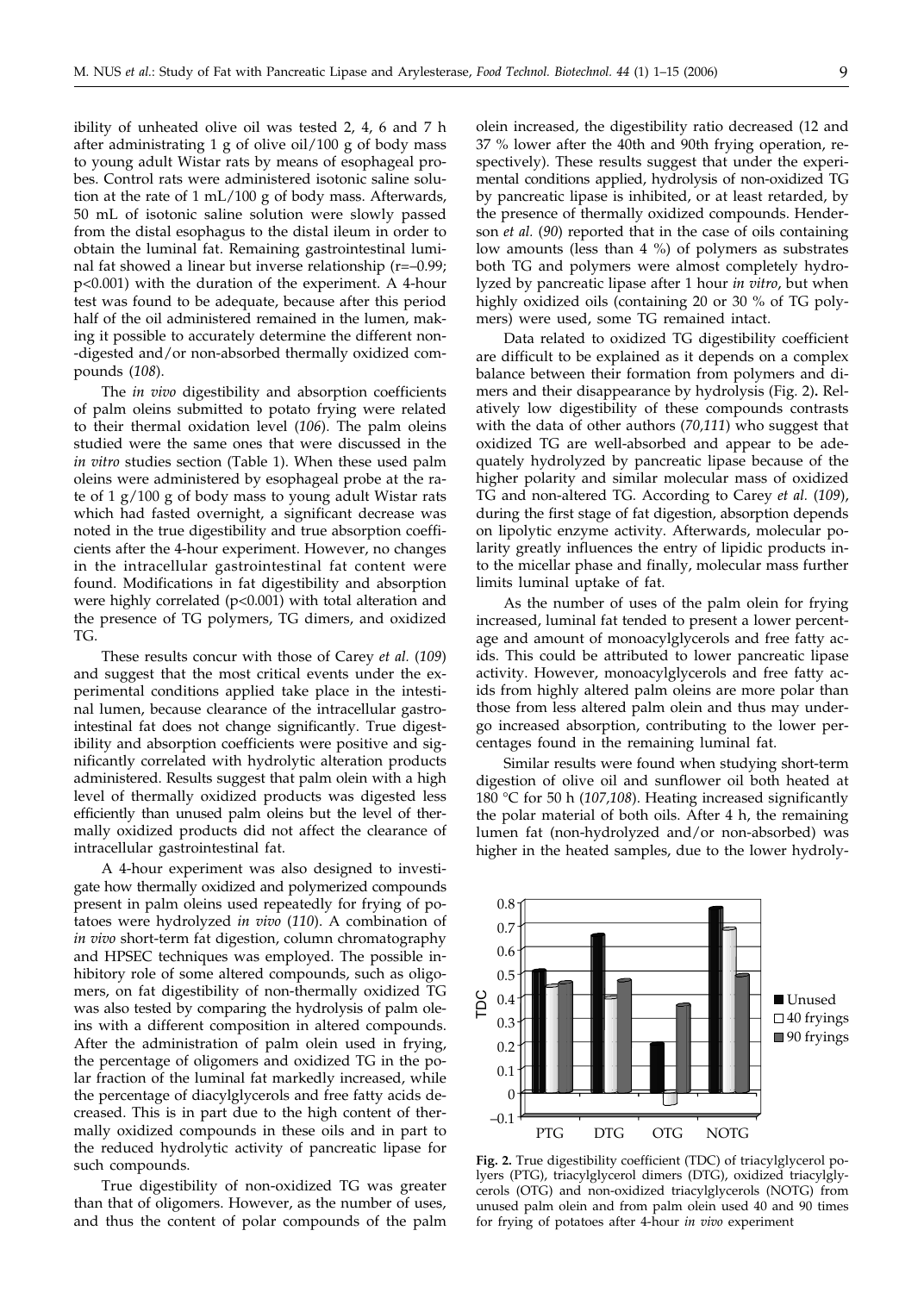sis and absorption of the polymers. In conclusion, after a 4-hour experiment, true digestibility coefficients of altered oils, measured by fat disappearance from intestinal lumen, were significantly lower than those of the unused oils. True digestibility of polymers and dimers was quite high but decreased as the alteration of the oil increased. Non-oxidized TG hydrolysis was negatively affected by the presence of large amounts of thermally oxidized compounds.

#### **Studies with Arylesterase**

The other group of enzymes studied in this paper is the esterases, arylesterase particularly. The interest in arylesterase has grown much in the last few decades, as we have previously commented on. Nonetheless, the available information about the uses of this enzyme is much reduced in comparison with that of pancreatic lipase. This enzyme is used to predict cardiovascular risk and gives information about the anti-oxygen-free radical action of HDL (*29,30*). Arylesterase has just been purified and added to the Protein Data Bank (*112*), but systems and spectrophotometric methods to determine its enzymatic activity had already been developed (*89,113*).

Eckerson first proposed a method based on the spectrophotometric measure of the appearance rate of phenol as the product of the reaction catalyzed by the arylesterase (Scheme 1). The initial rates of hydrolysis were determined at 270 nm. The assay mixture included 1.0 mM phenyl acetate and 0.9 mM  $CaCl<sub>2</sub>$  in 20 mM Tris/HCl, pH=8.0 at 25 °C (89). The  $E_{270}$  for the reaction is 1295  $M^{-1}$  cm<sup>-1</sup> and one unit of arylesterase activity is equal to 1 mol of PA hydrolyzed per L per minute. This seems to be the elective method for many authors, although modifications such the addition of NaCl as an effective stimulator for the reaction have been made to the buffer (*114*).

Due to the low reproducibility and sensitivity of the Eckerson *et al.* method (*89*), our group has developed a new method using simulated body fluid (SBF) as buffer instead of Tris/HCl, at 37 °C and pH=7.34–7.4. Fewer errors and higher precision were achieved using Nus *et al*. method (*39*) rather than the Eckerson *et al.* (*89*).

Experiments using the method by Eckerson *et al.* as well as that by Nus *et al*. (*39*) show that arylesterase exhibits Michaelis-Menten kinetics (Fig. 3), with the apparent  $K_{\rm m}$  and  $V_{\rm max}$  values shown in Table 5. As this enzyme has not been commercialized, the results are given per µL of serum diluted in ratio 1:40 used for the essay.

Another method has recently been proposed by Lorentz *et al.* (*113*). It is a mechanized essay based on the diminution of the hexacyanoferrate-III as a consequence

of the coupled reaction of the tiophenyl acetate hydrolysis catalysed by the arylesterase.

Many studies have established the relationship between arylesterase and HDL and LDL. In this way, the group of La Du has postulated the role of arylesterase in the prevention of LDL and HDL oxidation (*30*), and in further studies they demonstrate the inhibition of this enzyme by the oxidized LDL (*115*).

Many factors such as diet can affect arylesterase activity. Sarandol et al. (*34*) studied the effect of red wine consumption on this activity and concluded that taking  $0.375$  g alcohol/kg of body mass diminishes the arylesterase activity because of the positive antioxidant status produced by the moderate consumption of red wine. Wallace *et al.* (*35*) studied the effect of a diet rich in olive oil on a population of women with type 2 diabetes, and demonstrated the antiatherogenic role of oleic acid by increasing arylesterase activity.

Our group is now studying the effect of some dietary compounds on the arylesterase activity. With this aim, a restructured beef meat containing 20 % of nut mass was given to a population of men and women with at least two cardiovascular disease risk factors. The design of the study was cross-over controlled by placebo. The study had two different 5-week experimental periods (intervention and control) and a washout period of 1 month and a half between each of them. During the intervention period, volunteers were given restructured beef steak containing nuts 4 times a week and 2 restructured beef



**Fig. 3.** Michaelis-Menten kinetic adjustment of human serum arylesterase using simulated body fluid (SBF) and Tris/HCl. Curves were obtained changing phenylacetate (PA) concentration  $(1.10^{-4}$  to  $5.10^{-4}$  M) and maintaining a fixed serum volume  $(50 \mu L)$ 

Table 5. Apparent kinetic parameters of arylesterase obtained using Tris/HCl according to Eckerson *et al.* (*89*) and using simulated body fluid (SBF) buffer according to the Nus *et al.* (*39*)

| Buffer     | $V_{\rm max}$ / U     | $V_{\rm max}$ 95 % CL / U                 | $K_{\rm m}$ / M       | $Km$ 95 % CL / M                          |
|------------|-----------------------|-------------------------------------------|-----------------------|-------------------------------------------|
| Tris/HCl   | $5.299 \cdot 10^{-5}$ | $4.18 \cdot 10^{-5} - 6.42 \cdot 10^{-5}$ | $2.765 \cdot 10^{-4}$ | $1.62 \cdot 10^{-4} - 3.91 \cdot 10^{-4}$ |
| <b>SBF</b> | $6.305 \cdot 10^{-5}$ | $4.62 \cdot 10^{-5} - 7.99 \cdot 10^{-5}$ | $2.643 \cdot 10^{-4}$ | $1.13 \cdot 10^{-4} - 4.16 \cdot 10^{-4}$ |

CL: confidence limits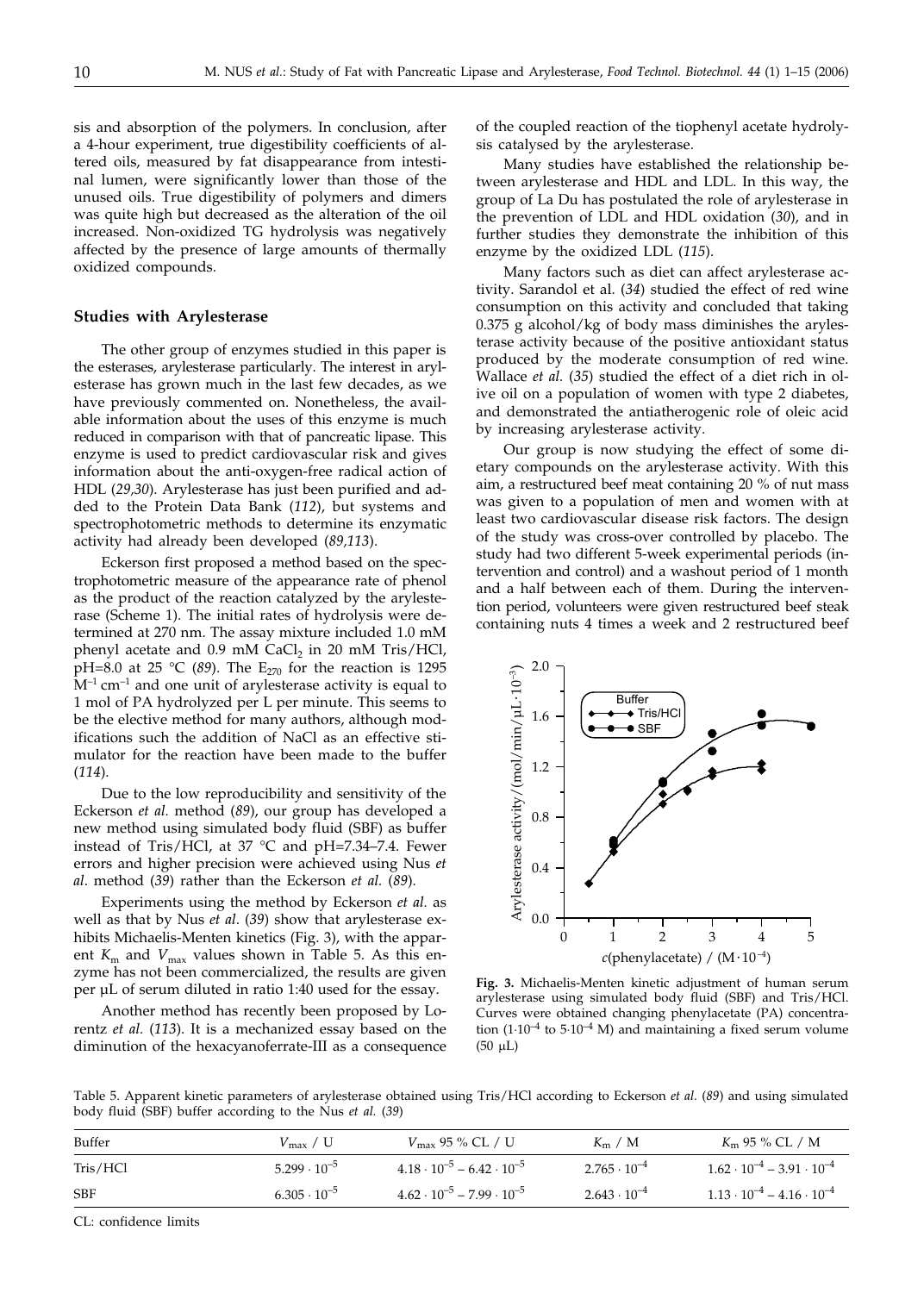| Intervention period |        |         |         |         |  |  |  |
|---------------------|--------|---------|---------|---------|--|--|--|
|                     | 0 week | 3 weeks | 5 weeks | 7 weeks |  |  |  |
| Men                 | 63.98  | 59.88   | 58.89   | 63.63   |  |  |  |
| Women               | 71.65  | 76.81   | 73.75   | 77.39   |  |  |  |
| Total               | 67.27  | 67.14   | 65.26   | 69.53   |  |  |  |
| Control period      |        |         |         |         |  |  |  |
| Men                 | 79.86  | 78.88   | 60.07   | 66.81   |  |  |  |
| Women               | 67.59  | 61.21   | 72.14   | 66.53   |  |  |  |
| Total               | 75.26  | 72.26   | 64.60   | 66.70   |  |  |  |

Table 6. Arylesterase activity (U/L) of 18 patients consuming restructured beef meat containing nuts (intervention period) and without nuts (control period)

sausages containing nuts once a week. After the washout period, volunteers started the control period, where they were given restructured beef steaks without nuts 4 times a week and 2 restructured beef sausages without nuts once a week. No other meat products were allowed to be eaten during the intervention and control periods.

Table 6 shows preliminary results of 18 patients at weeks 0, 3, 5 and 7 of both intervention and control periods. Arylesterase activities were calculated by the extrapolation of the increasing absorbance measured with the Nus *et al*. method (*39*) of each sample, from a calibration curve, using a constant concentration of the substrate phenylacetate and different volumes of enzyme. As this enzyme arylesterase has still not been commercialized, the results are expressed per L of enzyme instead of mg of protein.

These results show that the inclusion of nuts in the diet decreased arylesterase activity to a lesser extent due to the high antioxidant agents present in this food. Nevertheless, when nuts were not in the diet, the arylesterase activity increased in women, while it decreased in men, suggesting marked gender differences (*116*).

#### **Conclusions and Future Studies**

Pancreatic lipase has been extensively employed to study oils and fats. Its use can be extended to know which fatty acids, oxidized or not, are located at 1,3 positions of glycerol. Moreover, this enzyme can be used for studying thermal oxidized fats. Future studies must be conducted to investigate the kinetic behaviour of isolated altered compounds (such as polymers, dimers, *etc.*), and to understand the possible influence of minor compounds (*e.g.* sterols, polyphenols) present in some oils on the hydrolytic behaviour of the digestive enzyme towards oils and specific altered compounds. The possible *in vitro* balance between factors that improve and impair lipase hydrolysis has to be tested extensively. Finally, efforts must be addressed to find relationships between *in vitro* and *in vivo* studies to better comprehend the major stages of the digestion and absorption of thermally oxidized oils, and to assess the oil alteration level when the enzymatic capacity of lipase is completely inhibited.

Arylesterase is a fairly unknown enzyme that seems to play a very important role against LDL oxidation. Its mechanism of action has not been described, so further studies are necessary to be done to better understand the process and how to inhibit LDL oxidation. The modulation of its activity by prooxidant/antioxidant compounds and/or other substances *in vitro* as well as *in vivo* should be investigated.

#### *Acknowledgements*

The study was supported by the project AGL2001- -2398-C03-03 from the Ministry of Education and Science of Spain. We also thank the Complutense University of Madrid for the predoctoral fellowship to Meritxell Nus.

#### **References**

- *1.* C. Cuesta, A. Romero, F.J. Sánchez-Muniz, Thermal oxidation of olive oil, sunflower oil and a mix of both oils during forty discontinuous domestic frying of different foods, *Food Sci. Technol. Int. 7* (2001) 317**–**328.
- *2.* F.J. Sánchez-Muniz, S. Bastida: Effect of Frying and Thermal Oxidation on Olive Oil and Food Quality. In: *Olive Oil and Human Health*, J.L. Quiles, M.C. Ramírez-Tortosa, P. Yaqoob (Eds.), CAB International Publishing, Oxfordshire (2006) pp. 74–108.
- *3.* The Lipids Research Clinics Coronary Prevention Trials Results. I. Reduction in incidence of coronary heart disease, *JAMA*, *251* (1984) 358–364.
- *4.* F.J. Sánchez-Muniz, J.M. Sánchez Montero: Enzymatic Methods for the Study of Thermally Oxidized Oils and Fats. In: *Frying of Food. Oxidation, Nutrient and Non-Nutrient antioxidants, Biologically Active Compounds and High Temperatures*, D. Boskou, I. Elmadfa (Eds.), Technomic Publishing Co., Lancaster (1999) pp. 105–142.
- *5.* H. Esterbauer, J. Gebicki, H. Puhl, G. Jurgens, The role of lipid peroxidation and antioxidants in oxidative modification of LDL, *Free Radic. Biol. Med. 13* (1992) 341–390.
- *6.* M. Mukherjee, Human digestive and metabolic lipases A brief review, *J. Mol. Catal. B-Enzym. 22* (2003) 369–376.
- *7.* S. Esposito, M. Semeriva, P. Desnuelle, Effect of surface pressure on the hydrolysis of ester monolayers by pancreatic lipase*, Biochim. Biophys. Acta, 302* (1973) 293–304.
- *8.* J. Lagocki, J. Law, F. Kezdy, The kinetic study of enzyme action on substrate monolayers. Pancreatic lipase reactions*, J. Biol. Chem. 248* (1973) 580–587.
- *9.* M.E. Lowe, Molecular mechanisms of rat and human pancreatic triglyceride lipases *J. Nutr. 127* (1997) 549–557.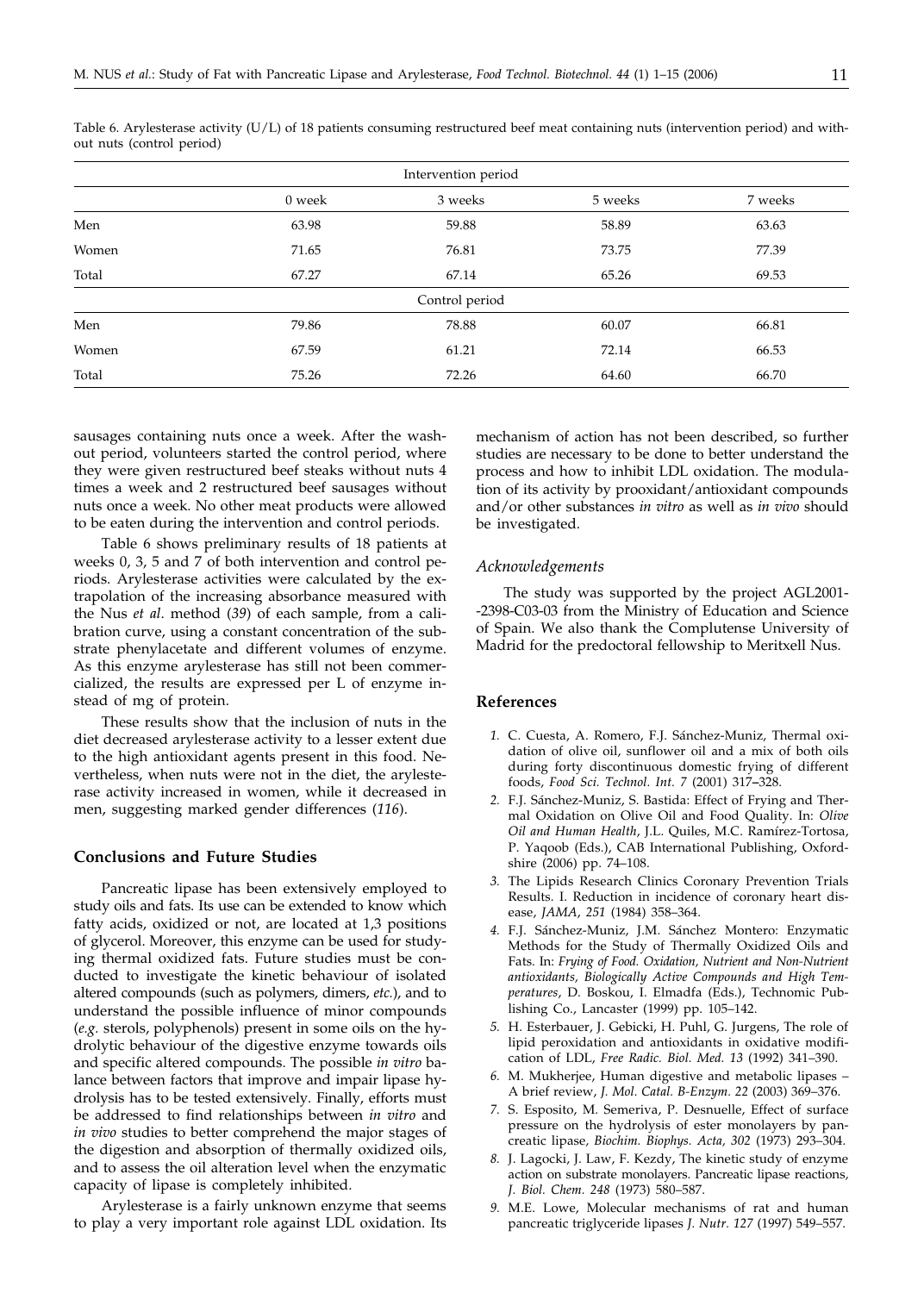- *10.* H.L. Brockman, Kinetic behaviour of the pancreatic lipase-colipase–lipid system, *Biochimie, 82* (2000) 987–995.
- *11.* M. Martinelle, M. Holmquist, K. Hult*,* On the interfacial activation of *Candida antarctica* lipase A and B as compared with *Humicola lanuginosa* lipase, *Biochim. Biophys. Acta, 1258* (1995) 272–276.
- *12.* K. Balashev, T.R. Jensen, K. Kjaer, T. Bjornholm, Novel methods for studying lipids and lipases and their mutual interaction at interfaces: Part I. Atomic force microscopy, *Biochimie, 83* (2001) 387–397.
- *13. Lipases: Structure, Mechanism and Genetic Engineering*, L. Alberghina, R.D. Schmid, R. Verger (Eds.), Wiley-VCH, Weinheim (1991).
- *14. Enzymes in Lipid Modification*, U.T. Bornscheuer (Ed.), Wiley-VCH, Weinheim (2000).
- *15. Industrial Biotransformations,* A. Liese, K. Seelbach, C. Wandrey (Eds.), Wiley-VCH, Weinheim (2000).
- *16.* D. Undurraga, A. Markovits, S. Erazo, Cocoa butter equivalent through enzymatic interesterification of palm oil midfraction, *Process Biochem. 36* (2001) 933–939.
- *17.* U. Schmid, U.T. Bornscheuer, M.M. Soumanou, G.P. McNeill, R.D. Schmid, Highly-selective synthesis of 1,3 oleyl-2-palmitoyl-glycerol by lipase catalysis, *Biotechnol. Bioeng. 64* (1999) 678–684.
- *18.* U.T. Bornscheuer, M. Adamczak, M.M. Soumanou: Lipase-Catalyzed Synthesis of Modified Lipids. In: *Lipids as Constituents of Functional Foods*, F.D. Gunstone (Ed.), P.J. Barnes & Associates, Bridgwater (2002) pp. 149–182.
- *19.* J.Y. Xin, S.B. Li, Y. Xu, J.R. Chui, C.G. Xia, Dynamic enzymatic resolution of naproxen methyl ester in a membrane bioreactor*, J. Chem. Technol. Biotechnol. 76* (2001) 579– 585.
- *20.* W.M. Lee, K.J. Kim, M.G. Kim, S.B. Lee, Enzymatic resolution of racemic ibuprofen esters: Effects of organic cosolvents and temperature, *J. Ferment*. *Bioeng. 6* (1995) 613– 615.
- *21.* A. Ducret, M. Trani, R. Lortie, Lipase catalysed enantioselective esterification of ibuprofen in organic solvent under controlled water activity*, Enzyme Microb. Technol. 22* (1998) 212–216.
- *22.* Y.C. Xie, H.Z. Liu HZ, J.Y. Chen, *Candida rugosa* lipase catalyzed esterification of racemic ibuprofen and chemical hydrolysis of S-ester formed, *Biotechnol. Lett. 20* (1998) 455–458.
- *23.* M. Arroyo, J.M. Sanchez-Montero, J.V. Sinisterra, Thermal stabilization of immobilized lipase B from *Candida antarctica* on different supports: Effect of water activity on enzymatic activity in organic media*, Enzyme Microb. Technol. 24* (1999) 3–12.
- *24.* J.C. Chen, S.W. Tsai, Enantioselective synthesis of (S)-ibuprofen ester prodrug in cyclohexane by *Candida rugosa* lipase immobilized on accurel MP1000*, Biotechnol. Progr. 16* (2000) 986–992.
- *25.* P. Berglund, K. Hutt: Biocatalytic Synthesis of Enantiopure Compounds Using Lipases. In: *Stereoselective Biocatalysis*, R.N. Patel (Ed.), Marcel Dekker, New York (2000) pp. 188–194.
- *26.* A. Canales, F.J. Sánchez-Muniz, La paraoxonasa, algo más que un enzima? (Paraoxonase, something more than an enzyme?), *Med. Clin. (Barc.), 121* (2003) 537–548.
- *27.* M.C. Blatter, R.W. James, S. Messmer, F. Barja, D. Pometta, Identification of a distinct human high-density lipoprotein subspecies defined by a lipoprotein-associated protein, K-85: Identity of K-85 with paraoxonase*, Eur. J. Biochem. 211* (1993) 871–879.
- *28.* G.J. Kelso, W.D. Stuart, R.J. Richter, C.E. Furlong, T.C. Jordan-Starck, J.A.K. Harmony, Apolipoprotein J is asso-

ciated with paraoxonase in human plasma, *Biochimie, 33* (1994) 832–839.

- *29.* S. Parthasarathy, J. Barnett, L.G. Fong, High-density lipoproteins inhibits the oxidative modification of low-density lipoprotein, *Biochim. Biophys. Acta, 1044* (1990) 275– 283.
- *30.* M. Aviram, M. Rosenblat, C.L. Bisgaier, R.S. Newton, S.L. Primo-Parmo, B.N. La Du, Paraoxonase inhibits high density lipoprotein (HDL) oxidation and preserves its functions: A posible peroxidative role for paraoxonase, *J. Clin. Invest. 101* (1998) 1581–1590.
- *31.* M. Navab, J.A. Berliner, A.D. Watson, S.Y. Hama, M.C. Territo, A.J. Lusis, The Yin and Yang of oxidation in the development of the fatty streak. A review based on the 1994 George Lyman Duff Memorial Lecture, *Arterioscl. Throm. Vas. 16* (1996) 831–842.
- *32.* M. Aviram, M. Rosenblat, S. Billecke, J. Erogul, R. Sorenson, C.L. Bisgaier, R.S. Newton, B.N. La Du, Human serum paraoxonase (PON1) is inactivated by oxidized low density lipoprotein and preserved by antioxidants, *Free Radic. Biol. Med. 26* (1999) 892–904.
- *33.* M.L. Liu, LDL oxidation and LDL particle size in the development of atherosclerosis, *PhD Thesis*, Helsinki University (2002).
- *34.* E. Sarandol, Z. Serdar, M. Dirican, O. Savak*,* Effects of red wine consumption on serum paraoxonase/arylesterasa activities and on lipoprotein oxidizability in healthy men, *J. Nutr. Biochem. 14* (2003) 507–512.
- *35.* A.J. Wallace, W.H.F. Sutherland, J.I. Mann, S.M. Williams, The effect of meals rich in thermally stressed olive and safflower oils on postprandial serum paraoxonase activity in patients with diabetes, *Eur. J. Clin. Nutr. 55* (2001) 951–958.
- *36.* E. Nishio, Y. Watanabe, Cigarrette smoke extract inhibits plasma paraoxonase activity by modification of the enzyme´s free thiols, *Biochem. Biophys. Res. Commun. 236* (1997) 289–293.
- *37.* W.H.F. Sutherland, P.J. Manning, S.A. de Jong, A.R. Allum, S.D. Jones, S.M. Williams, Hormone-replacement therapy increases serum paraoxonase/arylesterase activity in diabetic postmenopausal women*, Metabolism, 50* (2001) 319–324.
- *38.* E. Azarsiz, M. Kayikcioglu, S. Payzin, E. Yildirim Sozmen, PON1 Activities and oxidative markers of LDL in patients with angiographically proven coronary artery disease, *Int. J. Cardiol. 91* (2003) 43–51.
- *39.* M. Nus, F.J. Sánchez-Muniz, J.M. Sánchez-Montero, A new method for the determination of arylesterase activity in human serum using Simulated Body Fluid, *Atherosclerosis* (2006) (in press).
- *40.* G. Bucolo, H. David, Quantitative determination of serum triglycerides by the use of enzymes, *Clin. Chem. 19* (1973) 476–482.
- *41.* P. Trinder, Determination of glucose in blood using glucose oxidase with an alternative oxygen acceptor, *Ann. Clin. Biochem. 6* (1969) 24–27.
- *42.* W.W. Christie: The Positional Distribution of Fatty Acids in Triglycerides. In: *Analysis of Oils and Fats*, R.J. Hamilton, J.B. Rossell (Eds.), Elsevier Applied Science, London (1986) pp. 313–339.
- *43.* K. Faber: *Biotransformations in Organic Chemistry*, Springer, Berlin (2004).
- *44.* A.M. Klibanov, Enzymes that work in organic solvent*, Chem. Technol. 16* (1986) 354–359.
- *45.* J.M. Sánchez-Montero, V. Hamon, D. Thomas, M.D. Legoy, Modulation of lipase hydrolysis and synthesis reactions using carbohydrates. *Biochim. Biophys. Acta, 60* (1991) 419–427.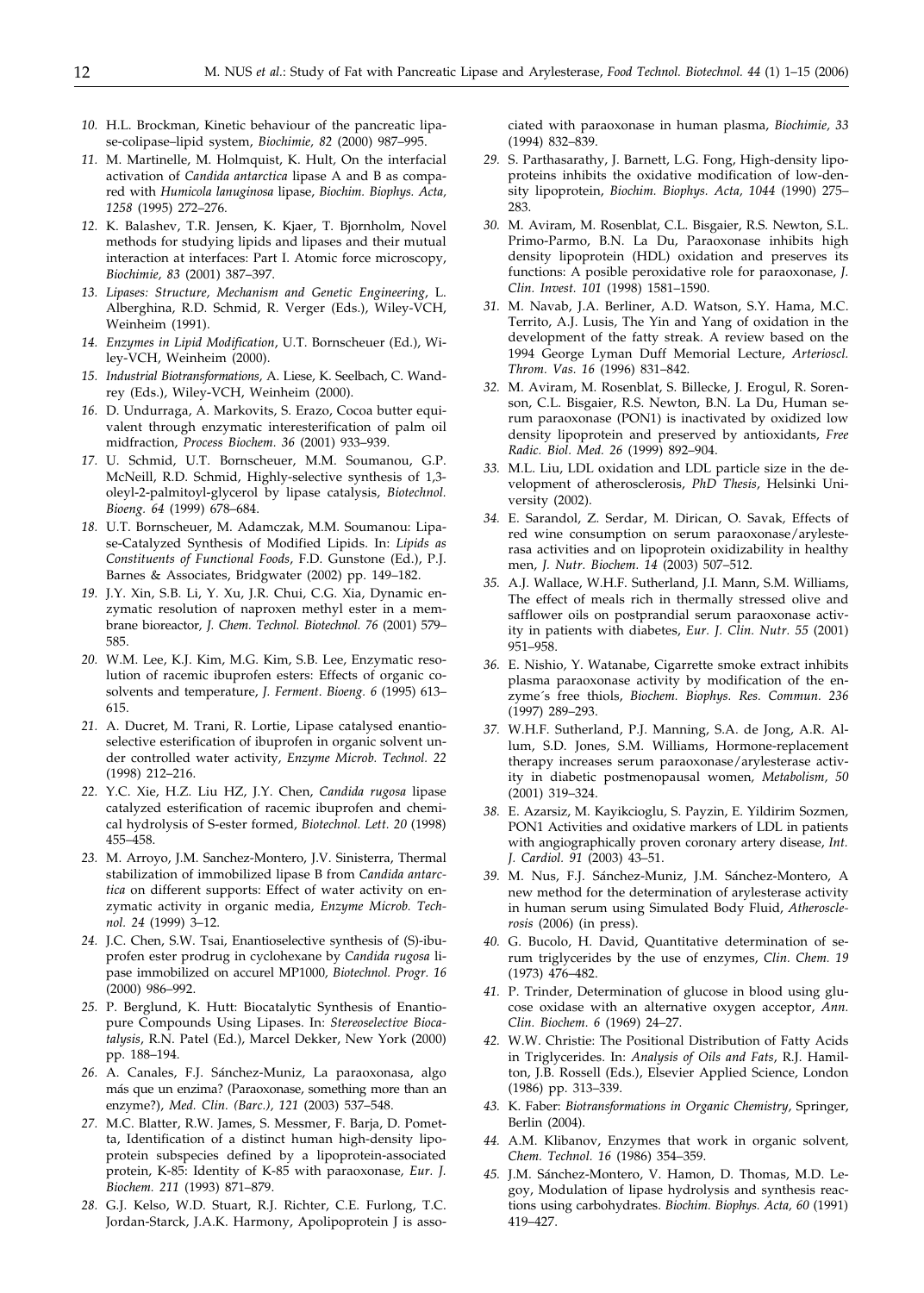- *46.* M.J. Hernáiz, J.M. Sánchez-Montero, J.V. Sinisterra, Comparison of the enzymatic activity of commercial and semipurified lipase of *Candida cylindracea* in the hydrolysis of the esters of (R,S)-2-aryl propionic acids, *Tetrahedron, 50* (1994) 10749–10760.
- *47.* K.K. Winkler, A. D'Arcy, W. Hunziker, Structure of human pancreatic lipase*, Nature, 343* (1990) 771–774.
- *48.* J. Hermoso, D. Pignol, B. Kerfelec, I. Crenon, C. Chapus, J.C. Fontecilla-Camps, Lipase activation by nonionic detergents, *J. Biol. Chem. 271* (1996) 18007–18016.
- *49.* N.R. Bottino, G.A. Vanderburg, R. Reiser, Resistance of certain long-chain polyunsaturated fatty acids of marine oils to pancreatic lipase hydrolysis, *Lipids, 2* (1967) 489–493.
- *50.* S. Bastida, F.J. Sánchez-Muniz, Thermal oxidation of olive oil, sunflower oil and a mix of both oils during forty discontinuous domestic fryings of different foods, *Food Sci. Technol. Int*. 7 (2001) 15–21.
- *51.* R.A. Barford, F.E. Luddy, P. Magidman, The hydrolysis of long-chain triglycerides by pancreatic lipase*, Lipids, 1* (1966) 287.
- *52.* H. Brockerhoff, Stereospecific analysis of triglycerides: An analysis of human depot fat, *Arch. Biochem. Biophys. 110* (1965) 586–592.
- *53.* J.B. Rossell, B. King, M.J. Downes, Detection of adulteration, *J. Am. Oil Chem. Soc. 60* (1983) 333–339.
- *54.* K.H. Kim, D.Y. Kwon, J.S. Rhee, Effects of organic solvents on lipase for fat splitting, *Lipids, 19* (1984) 975–977.
- *55.* M.J. Hernáiz, J.M. Sánchez-Montero, J.V. Sinisterra, Modification of purified lipases from *Candida rugosa* with polyethylene glycol: A systemic study*, Enzyme Microbiol. Technol. 24* (1999) 181–190.
- *56.* M.J Hernáiz, J.M. Sánchez-Montero, P. Medina, B. Celda, M. Rua, J.V. Sinisterra, Contribution to the study of alteration of lipase activity of *Candida rugosa* by ions and buffers, *Appl. Biochem. Biotechnol. 44* (1994) 213–229.
- *57.* F.E. Luddy, R.A. Barford, S.F. Herb, P. Magidman, R.W. Riemenschneider, Pancreatic lipase by hydrolysis of triglycerides by a semimicro technique, *J. Am. Oil Chem. Soc. 41* (1964) 693–696.
- *58.* R.E. Anderson, N.R. Bottino, R. Reiser, Pancreatic lipase hydrolysis as a source of diglycerides for the stereospecific analysis of triglycerides*, Lipids, 2* (1967) 440–442.
- *59.* J. Schmitt, S. Brocca, R.D. Schmid, J. Pleiss, Blocking the tunnel: Engineering of *Candida rugosa* lipase mutants with short chain length specificity, *Protein Eng. 15* (2002) 595– 601.
- *60.* D. Gilham, R. Lehner, Techniques to measure lipase and esterase activity *in vitro*, *Methods, 36* (2005) 139–147.
- *61.* W.C. Breckenridge: Stereospecificity Analysis of TG. In: *Fatty Acids and Glycerides. Handbook of Lipid Research, Vol. 1,* A. Kuksis (Ed.), Plenum Press, New York (1978) pp. 197–232.
- *62.* H.L. Mu, J.P. Kurvinen, H. Kallio, X.B. Xu, C.E. Hoy, Quantitation of acyl migration during lipase-catalyzed acidolysis, and the regioisomers of structured triacylglycerols formed, *J. Am. Oil Chem. Soc. 78* (2001) 959–964.
- *63.* Y. Itabashi, J.J. Myher, A. Kuksis, High-performance liquid chromatographic resolution of reverse isomers of 1,2 diacyl-*rac*-glycerols as 3,5-dinitrophenylurethanes, *J. Cromatogr. A, 893* (2000) 261–279.
- *64.* H. Brockerhoff, A stereospecific analysis of triglycerides*, J. Lipid Res. 6* (1965) 10–15.
- *65.* J. Mataix, J. Rodríguez, J.L. Quiles, J.J. Ochoa, M. Battino, M. López: Aceite de oliva y estado oxidativo cellular (Olive Oil and Cellular Oxidative Status), In: *Aceite de oliva vírgen: nuestro patrimonio alimentario, Vol. II (Virgin Olive Oil: Our Eating Patrimony, Vol. II),* J. Mataix (Ed.), Uni-

versidad de Granada y Puleva Food, Granada (2001) pp. 37–78.

- *66.* R. Gutiérrez González-Quijano, M.C. Dobarganes: Analytical Procedures for the Evaluation of Used Frying Fats. In: *Frying of Food. Principles, Changes, New Approaches,* G. Varela, A.E. Bender, I.D. Morton (Eds.), Ellis Horwood Ltd., Chichester (1988) pp. 141–154.
- *67.* S. López-Varela, F.J. Sánchez-Muniz, C. Garrido-Polonio, R. Arroyo, C. Cuesta, Relationships between chemical and physical indexes and column and HPSE chromatography methods for evaluating frying oil, *Z. Ernährungswiss. 34* (1995) 308–313.
- *68.* A. Gere, Studies on the changes in edible fats during heating and frying*, Nahrung, 26* (1982) 923–932.
- *69.* W.G. Linscheer, A.J. Vergroesen: Lipids. In: *Modern Nutrition in Health and Disease*, M.E. Shils, J.A. Olson, M. Shike (Eds.), Lea & Febiger, Philadelphia (1994) pp. 47–88.
- *70.* K. Miyashita, T. Tagaki, E.N. Frankel, Preferential hydrolysis of monohydroperoxides of linoleoyl and linolenoyl triacylglycerol by pancreatic lipase, *Biochim. Biophys. Acta, 1045* (1990) 233–238.
- *71.* J. Funes, M. Karel, Free radical polymerization and lipid binding of lysozyme reacted with peroxidizing linoleic acid*, Lipids, 16* (1981) 347–350.
- *72.* J.A. Funes, U. Weis, M. Karel, Effects of reaction conditions and reactant concentrations of polymerization of lysozyme reacted with peroxidizing lipids, *J. Agric. Food Chem. 30* (1982) 1204–1208.
- *73.* L. Leake, M. Karel, Polymerization and denaturation of lysozyme exposed to peroxidizing lipids, *J. Food Sci. 47* (1982) 737–739.
- *74.* H. Yoshida, J.C. Alexander, Enzymatic hydrolysis of fractionated products from oils thermally oxidized in the laboratory, *Lipids, 18* (1983) 402–407.
- *75.* T. Ohfuji, K. Sukarai, T. Kaneda, Relation between the nutritive value and the structure of polymerized oils. VII. Absorption and metabolism of the toxic substance separated from thermally oxidized oil in rats, *Yukagaku, 21* (1972) 63–73.
- *76.* G. Márquez-Ruiz, M.C. Pérez-Camino, M.C. Dobarganes, *In vitro* action of lipase on complex glycerides from thermally oxidized oils, *Fat. Sci. Technol. 94* (1992) 307–312.
- *77.* G. Márquez-Ruiz, G. Guevel, M.C. Dobarganes, Applications of chromatographic techniques to evaluate enzymatic hydrolysis of oxidized and polymeric triglycerides by pancreatic lipase *in vitro*, *J. Am. Oil Chem. Soc. 75* (1998) 119–126.
- *78.* R. Arroyo, C. Cuesta, J.M. Sánchez-Montero, F.J. Sánchez- -Muniz, High performance size exclusion chromatography of palm olein used for frying, *Fett Wiss. Technol*. *97* (1995) 292–296.
- *79.* R. Arroyo, F.J. Sánchez-Muniz, C. Cuesta, J.V. Sinisterra, J.M. Sánchez-Montero, Thermoxidation of substrate models and their behaviour during hydrolysis by porcine pancreatic lipase, *J. Am. Oil Chem. Soc. 74* (1997) 1509–1516.
- *80.* P. Arzoglou, Titrimetric assay of pancreatic lipase: State- -of-the-Art*, Ann. Biol. Clin. Paris, 52* (1994) 165–170.
- *81.* M.C. Dobarganes, M.C. Pérez-Camino, G. Márquez-Ruiz, High-performance size-exclusion chromatography of polar compounds in heated and non-heated fat, *Fett Wiss. Technol*. *90* (1988) 308–311.
- *82.* A.E. Waltking, H. Wessels, Chromatographic separation of polar and nonpolar components of frying fats, *J. AOAC Int*. *64* (1981) 1329–1330.
- *83.* R. Arroyo, F.J. Sánchez-Muniz, C. Cuesta, F.J. Burguillo, J.M. Sánchez-Montero, Hydrolysis of used palm oil and sunflower oil catalysed by porcine pancreatic lipase, *Lipids, 31* (1996) 1133–1139.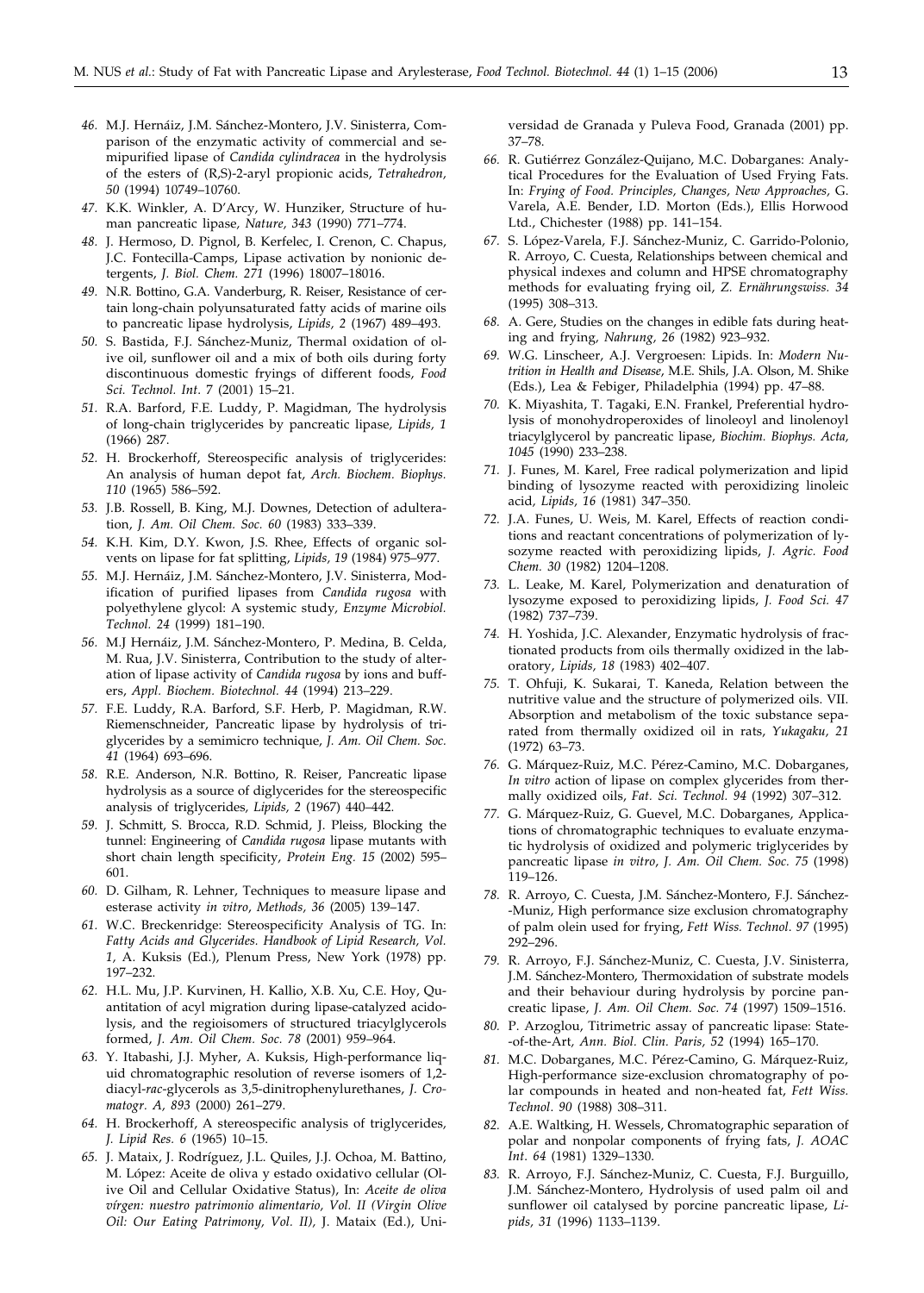- *84.* S. Husain, G.S.R. Sastry, N. Prasada Raju, R. Narasimha, High-performance size-exclusion chromatography of oils and fats, *J. Chromatogr. 454* (1988) 317–326.
- *85.* L.Y. Yang, A. Kuksis, J.J. Myher, Lipolysis of menhaden oil triacylglycerols and the corresponding fatty acid alkyl esters by pancreatic lipase *in vitro*: A re-examination, *J. Lipid Res. 31* (1990) 137–147.
- *86.* F.J. Sánchez-Muniz, P. Oubiña, S. Ródenas, J. Benedi, C. Cuesta, Platelet aggregation, thromboxane production and thrombogenic ratio in postmenopausal women consuming high-oleic acid sunflower oil or palmolein, *Eur. J. Nutr. 42* (2003) 299–306.
- *87.* F.J. Sánchez-Muniz, P. Oubiña, J. Benedi, S. Ródenas, C. Cuesta, A preliminary study on platelet aggregation in postmenopausal women consuming extra-virgin olive oil and high-oleic acid sunflower oil, *J. Am. Oil Chem. Soc. 75* (1998) 217–223.
- *88.* N. Jorge, G. Márquez-Ruiz, M. Martín-Polvillo, M.V. Ruiz- -Méndez, M.C. Dobarganes, Influence of dimethylpolysiloxane addition to edible oils: Dependence on the main variables of the frying process, *Grasas y Aceites*, *47* (1996) 14–19.
- *89.* H.W. Eckerson, J. Romson, C. Wyte, B.N. La Du, The human serum paraoxonase/arylesterase polymorphism, *Am. J. Hum. Genet. 35* (1983) 214–227.
- *90.* R.J. Henderson, I.C. Burkow, R.M. Millar, Hydrolysis of fish oils containing polymers and triacylglycerols by pancreatic lipase *in vitro*, *Lipids, 28* (1993) 313–319.
- *91.* M.M. Blumenthal, A new look at the chemistry and physics of deep-fat frying, *Food Technol. 45* (1991) 68–71.
- *92.* C. Chapus, M. Rovery, L. Sarda, R. Verger, Minireview on pancreatic lipase and colipase, *Biochemie, 70* (1988) 1223– 1234.
- *93.* G. Márquez-Ruiz, M.C. Dobarganes: Nutritional and Physiological Effect of Used Frying Fats. In: *Deep Frying. Chemistry, Nutrition and Practical Applications*, E.G. Perkins, M.D. Erickson (Eds.), American Oil Chemists' Society, Champaign (1996) pp. 160–182.
- *94.* M. Lanteaume, P. Ramel, A.M. Le Clerc, J. Rannaud, Influence de la friture et du chauffage sur les effects physiologiques d'une huile três riche en acide linoléique. Huile de pepins de raisin (Influence of the frying and the heating on physiological effects of a high-linoleic acid oil. Raisin seed oil), *Rev. Fr. Corps Gras, 13* (1966) 603–613.
- *95.* E. Le Floch, P. Acker, P. Ramel, M.T. Lanteaume, A.M. Le Clerc, Les effects d'un chauffage de type culinaire sur les principaux corps gras alimentaires, ses incidences physiologiques et nutritionelles (The effects of heating in a culinary manner on the principal dietary fats. Physiological and nutritional effects), *Ann. Nutr. Alim. 22* (1968) 249–265.
- *96.* G. Varela, O. Moreiras, B. Ruiz-Roso, R. Conde, Influence of repeated frying on the digestive utilization of various fats, *J. Sci. Food Agric. 37* (1986) 487–490.
- *97.* E.W. Crampton, R.H. Common, F.A. Farmer, A.F. Wells, D. Crawford, Studies to determine the nature of the damage to the nutritive value of some vegetable oil from heat treatment. III. The segregation of toxic and nontoxic material from the esters of heat-polymerized linseed oil by destillation and by urea-adduct formation, *J. Nutr. 49* (1953) 333–346.
- *98.* H.J. Deuel Jr., The Lipids, their Chemistry and Biochemistry. In: *Biochemistry, Vol. VII*, Interscience Publisher, New York (1955) pp. 227–240.
- *99.* B. Potteau, M. Lhuissier, J. Le Clerc, F. Custot, R. Mezonnet, R. Cluzan, Recherches sur a composition et les effects physiologiques de l'huile de soja chaufee et des differents fractions obtenues á partir de cette huile (Re-

search study of the composition and the physiological effects of the heated soya oil and the different fractions obtained from this oil), *Rev. Fr. Corps Gras, 17* (1970) 143–153.

- *100.* B. Potteau, A. Grandgirard, M. Lhuissier, J. Causeret, Recherches recents sur les effects physiopathologiques d'huiles vegétales chauffées (Recent research studies of the physiopathological effects of heated vegetal oils), *Bibl. Nutr. Diet. 25* (1977) 122–133.
- *101.* N. Combe, M.J. Constantin, B. Entressangles, Lymphatic absorption of nonvolatile oxidation products of heated oils in the rat, *Lipids, 16* (1981) 8–14.
- *102.* G. Márquez-Ruiz, M.C. Pérez-Camino, M.C. Dobarganes, Digestibility of fatty acid monomers, dimers and polymers in the rat, *J. Am. Oil Chem. Soc. 69* (1992) 930–934.
- *103.* G. Kajimoto, K. Mukai, Toxicity of rancid oil. IX. Digestibility of polymerized fatty acid in thermally oxidized soybean oil*, J. Jpn. Oil Chem. Soc. 19* (1970) 66–70.
- *104.* T. Ohfuji, T. Kaneda, Characterization of toxic compounds in thermally oxidized oil, *Lipids, 8* (1973) 353–359.
- *105.* M.M. Paulose, S.S. Chang, Chemical reactions involved in deep fat frying of foods. VI. Characterization of nonvolatile decomposition products of trilinolein*, J. Am. Oil Chem. Soc. 50* (1973) 119–126.
- *106.* M.J. González-Muñoz, C. Tulasne, R. Arroyo, F.J. Sánchez- -Muniz, Digestibility and absorption coefficients of palm olein – Relationships with thermal oxidation induced by potato frying, *Fett-Lipid, 98* (1996) 104–108.
- *107.* M.J. González-Muñoz, S. Bastida, F.J. Sánchez-Muniz, Short term *in vivo* digestibility assessment of a highly oxidised and polimerised sunflower oil, *J. Sci. Food Agric*. *83* (2003) 413–418.
- *108.* F.J. Sánchez-Muniz, S. Bastida, M. J. González-Muñoz, Column and high-performance size exclusion chromatography applications to the *in vivo* digestibility study of a thermoxidized and polymerized olive oil*, Lipids, 34* (1999) 1187–1192.
- *109.* M.C. Carey, D.M. Small, C.M. Bliss, Lipid digestion and absorption, *Ann. Rev. Physiol. 45* (1983) 651–677.
- *110.* M.J. González-Muñoz, S. Bastida, F.J. Sánchez-Muniz, Short-term *in vivo* digestibility of triglyceride polymers, dimers and monomers of thermoxidized palm olein used in deep-frying, *J. Agric. Food Chem. 46* (1998) 5188–5193.
- *111.* S.J. Matsuchita, Specific interactions of linoleic acid hydroperoxides and their secondary degraded products with enzyme proteins*, J. Agric. Food Chem. 23* (1975) 150–154.
- *112.* M. Harel, A. Aharoni, L. Gaidukov, B. Brumshtein, O. Khersonsky, R. Meged, H. Dvir, R.B.G. Ravelli, A. Mc-Carthy, L. Toker, Structure and evolution of the serum paraoxonase family of detoxifying and anti-atherosclerotic enzymes, *Nat. Struct. Mol. Biol. 11* (2004) 412–419.
- *113.* K. Lorentz, W. Wirtz, T. Weiss, Continuous monitoring arylesterase in human serum, *Clin. Chim. Acta, 30* (2001) 69–78.
- *114.* E. Azarsiz, M. Kayikcioglu, S. Payzin, E.Y. Sozmen, PON1 Activities and oxidative markers of LDL in patients with angiographically proven coronary artery disease, *Int. J. Cardiol. 91* (2003) 43–51.
- *115.* M. Aviram, M. Rosenblat, S. Billecke, J. Erogul, R. Sorenson, C.L. Bisgaier, R.S. Newton, B.N. La Du, Human serum paraoxonase (PON1) is inactivated by oxidized low density lipoprotein and preserved by antioxidants, *Free Radic. Biol. Med. 26* (1999) 892–904.
- *116.* M. Nus, A. Canales, F.J. Sánchez-Muniz, J.M. Sánchez Montero, Efectos del consumo de un cárnico funcional conteniendo nuez sobre la actividad arilesterasa plasmática. Datos preliminares (Effects of a restructured beef meat containing nuts on the arylesterase activity. Preliminary results), *Nutr. Hosp. 20* (2005) 131.